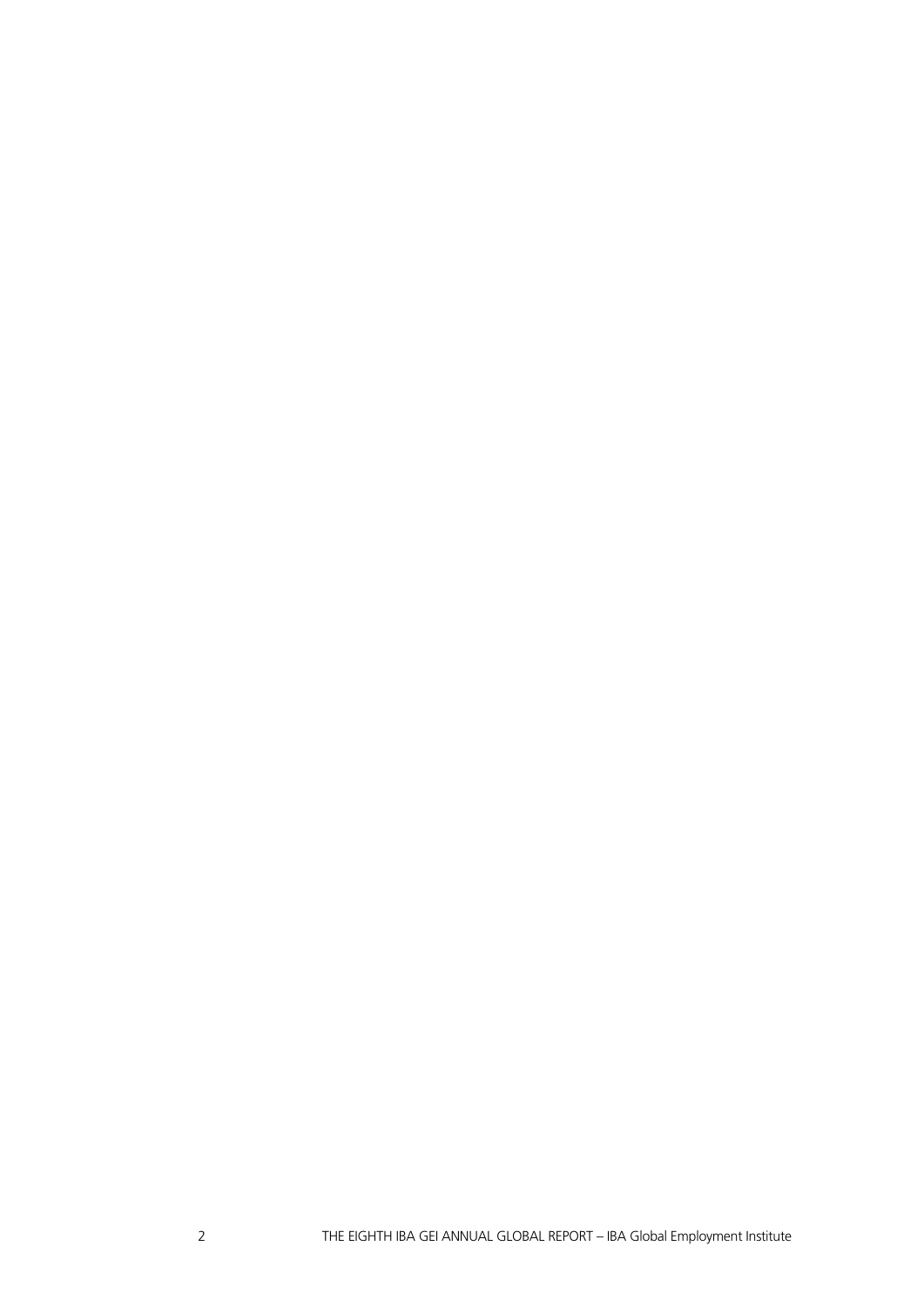# **Table of Contents**

| $\mathbf{1}$ |  |  |
|--------------|--|--|
| 2            |  |  |
| 3            |  |  |
|              |  |  |
|              |  |  |
|              |  |  |
|              |  |  |
|              |  |  |
|              |  |  |
|              |  |  |
|              |  |  |
|              |  |  |
|              |  |  |
|              |  |  |
|              |  |  |
|              |  |  |
|              |  |  |
|              |  |  |
|              |  |  |
|              |  |  |
| 4            |  |  |
| 5            |  |  |
|              |  |  |
|              |  |  |

Note for the members of the advisory board: please send your comments and suggestions regarding this report to Todd Solomon (**tsolomon@mwe.com**).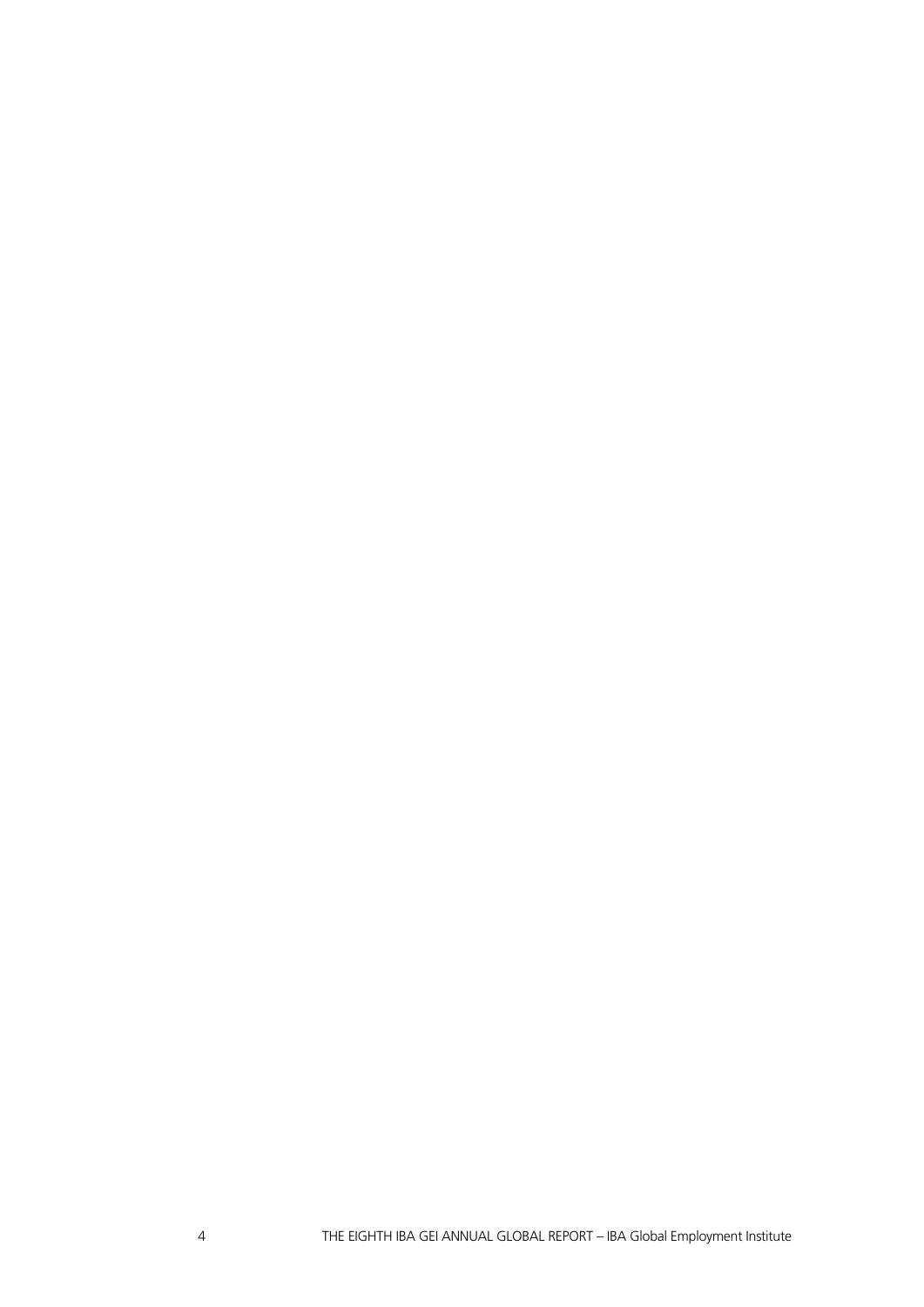# **1. Introduction**

The Annual Global Report (AGR) is an annual report prepared by the IBA Global Employment Institute (GEI) highlighting certain general international trends in human resources law. This is the eighth AGR and is based on responses from lawyers in 50 countries. The methodology that was used is described in section 2. The eighth AGR covers trends in human resources law during the calendar year 2018 and, in some cases, the beginning of 2019. Each AGR will build on the historical perspective of previous editions. This may prompt changes to the topics covered in future editions of the AGR.

Please note that it is not the intention or purpose of the AGR to set out the law on any particular topic, but rather its aim is to highlight changes and trends. Any reference to a particular law is not intended to be a description or summary of that law and should not be relied on as a statement of the law or treated as legal advice. Readers should seek appropriate legal advice before taking any action.

# **2. Methodology**

Lawyers from 50 countries (Schedule 1) were asked to respond to the questionnaire (Schedule 2). The questions were designed to cover the most relevant issues relating to employment, industrial relations, discrimination and immigration law. Lawyers were asked to consider changes during 2018 (and the start of 2019) and to explain them and their significance very briefly. The answers to the questionnaire have been consolidated and summarised in section 3 of this report (Trends and developments). As previously noted, the AGR's goal is to highlight general international trends in human resources law. Readers seeking more in-depth analysis are welcome to contact the GEI or the lawyers who participated in the survey.

The Council of the GEI appointed a Working Group for the development of the AGR. The members of this Working Group were: Duncan Inverarity (A&L Goodbody, Ireland); Caroline André-Hesse (Ayache Salama, France); Marco Mazzeschi (Mazzeschi, Italy); Filip Saelens (Loyens & Loeff, Belgium); Rebecca Ford (Clyde & Co, United Arab Emirates); and Björn Otto (CMS Hasche Sigle, Germany).

This Working Group, with the coordination of Todd Solomon (McDermott Will & Emery, US, GEI Council Member), were primarily responsible for the AGR. Todd Solomon and his McDermott Will & Emery colleagues updated the questionnaire and contacted lawyers from different countries (Schedule 1), reviewed the completed questionnaires and wrote the draft AGR. Filip Saelens and Björn Otto provided guidance on the development of the questionnaire and identification of attorney contacts, and provided feedback on the draft AGR. The GEI Council wishes to convey its gratitude to all of them for their participation and interest in the development of the survey.

A first draft of the AGR was submitted to qualified senior HR managers and employment counsel in an open meeting on 4–5 July 2019 in Copenhagen.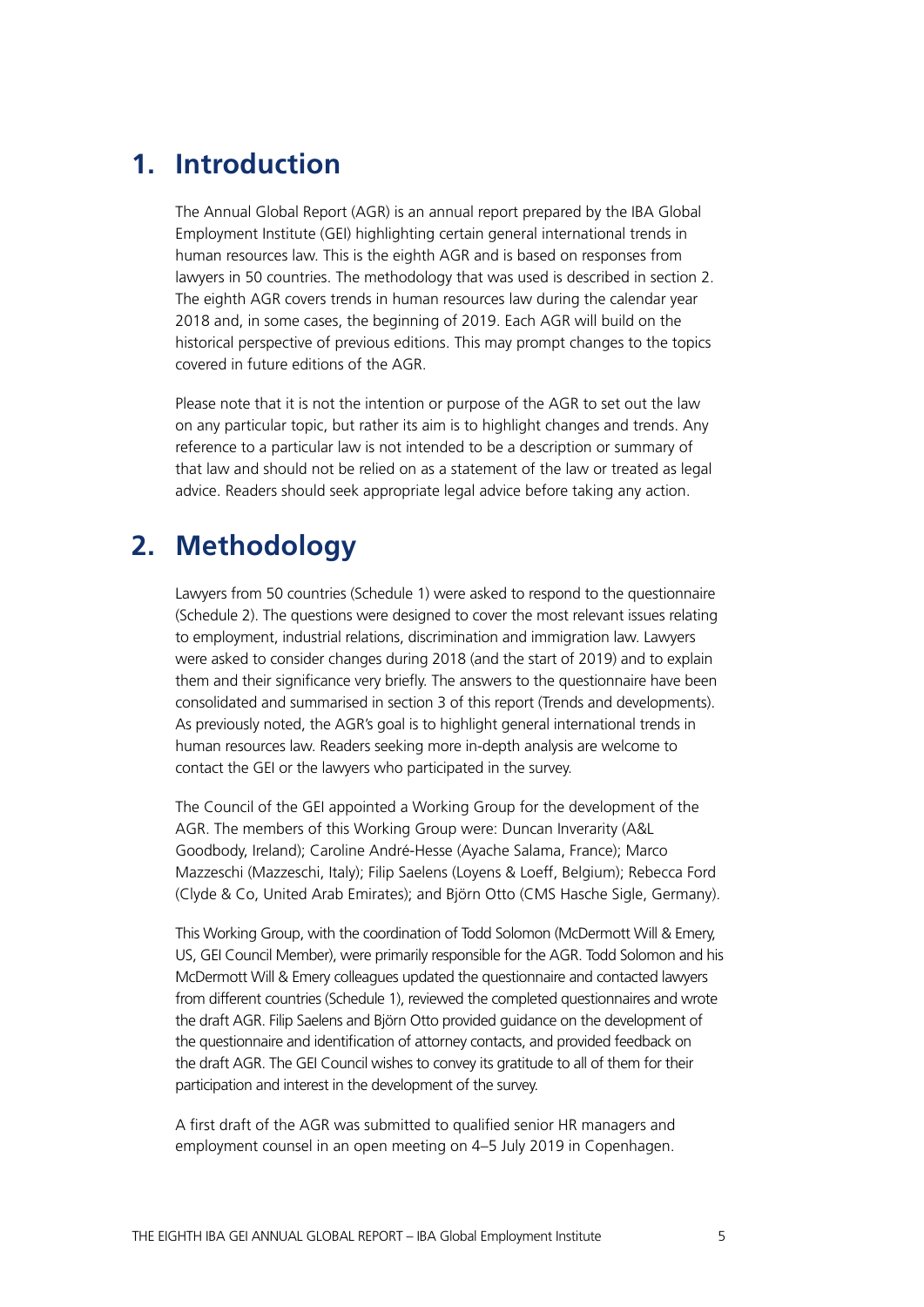# **3. Trends and developments**

# **3.1 Dismissal and retirement issues**

# *Dismissals*

Employers continue to be cautious of avoiding any negative consequences associated with wrongful termination procedures in their countries. Responders noted that penalties for failing to comply are severe, which has led employers to comply strictly with the rules. This also reflects the willingness of employees to challenge situations that may involve wrongful termination.

Although many responders did not identify any new developments in this area, some countries have experienced changes. For example:

- In Germany, the Brexit Transition Act passed in early 2019. The Act relaxes the strict rules under the German Dismissal Protection for certain highly paid bankers. Banks no longer need to provide specific reasons, those that would typically be identified as creating 'cause', when terminating these highly paid personnel.
- Supreme Court judges in Peru decided that employees who held a position of trust or management are not entitled to severance pay.
- Canadian courts issued multiple decisions in 2018 upholding the enforceability of contractual severance provisions used to avoid common law notice, which is a change from the precedent in recent years.
- In Spain, a royal decree was recently issued to ensure the equal treatment of men and women with respect to employment. The provisions protect female employees from pregnancy-related dismissals or the return from a leave of absence due to child birth or adoption.

Certain respondents also noted changes related to the enforceability of restrictive covenants in their countries. For example:

- Multiple European countries identified new legislation related to the protection of confidential information and unfair trade practices that came into force over the last year, including Hungary, the Netherlands and Poland.
- In the United States, there has not been any movement on a federal basis. However, many states are changing their laws to limit the ability of employers to use and enforce restrictive covenants.

As with many types of litigation, the use of alternative forms of resolution, such as mediation and arbitration, remains strong in countries where such forms are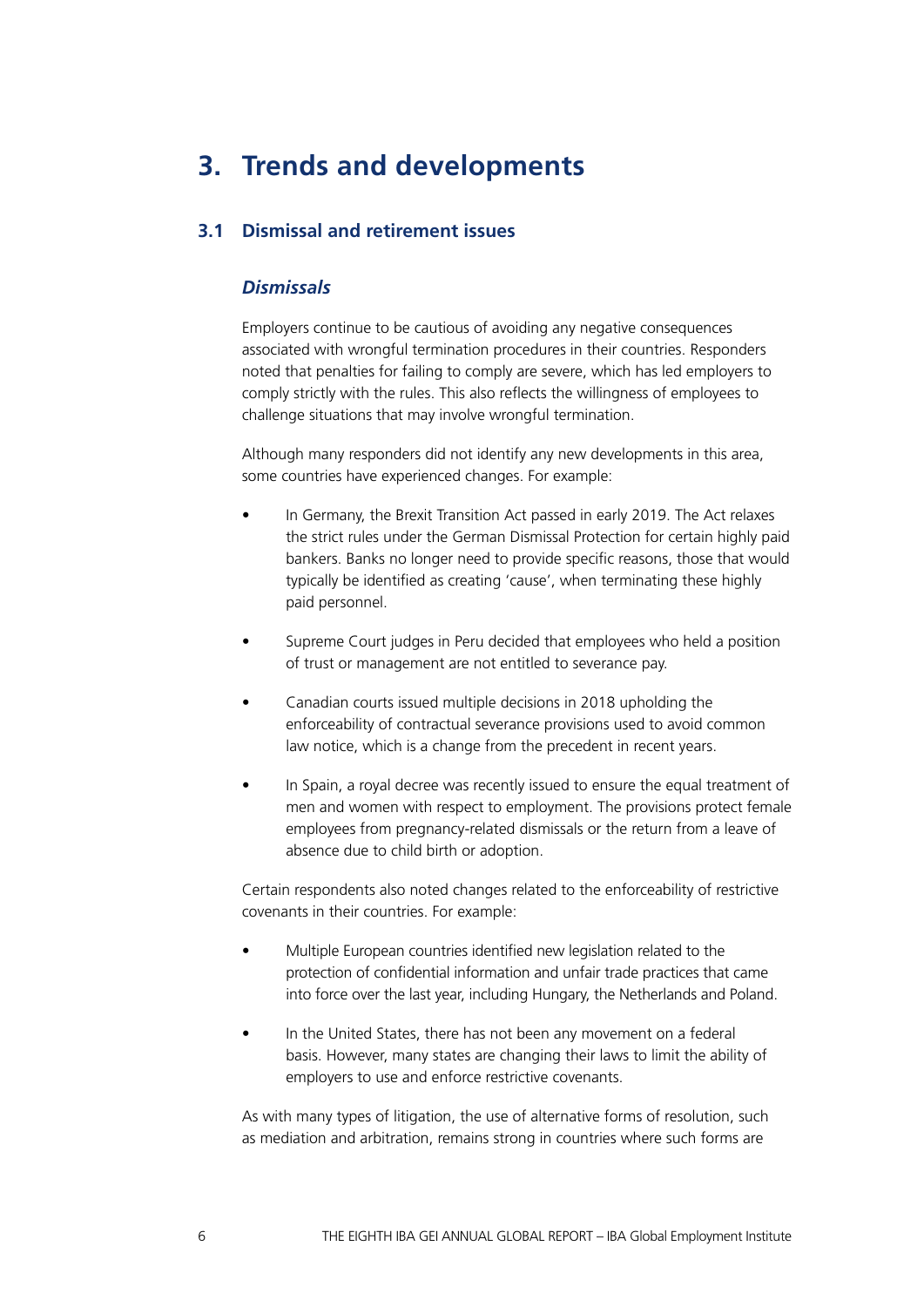allowed. In Hungary, the number of court cases involving employment matters appears to be decreasing. This may be due to the implementation of new procedures in the Labour Code that require employees to seek professional help and therefore incur additional costs in resolving these cases. Some countries are also creating special judicial bodies to hear employment cases. For example, beginning this year, wrongful termination cases in Singapore will be heard by the Employment Claims Tribunal.

# *Retirement*

As nations continue to struggle to find solutions to an ageing workforce and limited retirement funds, many have raised the retirement age. This is especially true in Europe, including in Germany and Sweden. Conversely, in Portugal employees who have made contributions for many years or started working at a young age are now able to retire without penalty. In Poland, new legislation requires employers to create their own additional retirement arrangements for their employees. South African employers are increasingly reaching agreements with employees to work beyond the normal retirement age.

Courts and legislating bodies remain generally concerned over the treatment of older workers. In Canada, the Human Rights Tribunal of Ontario determined that allowing employee benefit coverage to end at 65 constituted impermissible age discrimination. However, a recent decision in the Netherlands seems to work against this general principle. There, the Supreme Court ruled that termination compensation is not due to employees required to leave work on reaching a certain age and that this does not constitute age discrimination.

## **3.2 Corruption and whistleblowing**

Several countries adopted new whistleblowing and anti-corruption legislation, or prior laws took effect, in 2018 and 2019. Much of this legislation was aimed at expanding and enhancing rules and systems that had been previously implemented.

Some countries, including Australia, Chile, India, Ireland and Lithuania, have reported proposed laws or legislation that would expand whistleblowing and bribery protection and/or sanctions under existing law.

For example, Australia's federal parliament passed legislation that introduces very significant changes to whistleblower protection in the private sector. The following are examples of some of the reforms that commenced on 1 July 2019:

- changing who can be a whistleblower to also include former officers, employees and contractors and their dependents and relatives;
- including a mechanism for a whistleblower to make a disclosure to a parliamentarian or a journalist in certain circumstances; and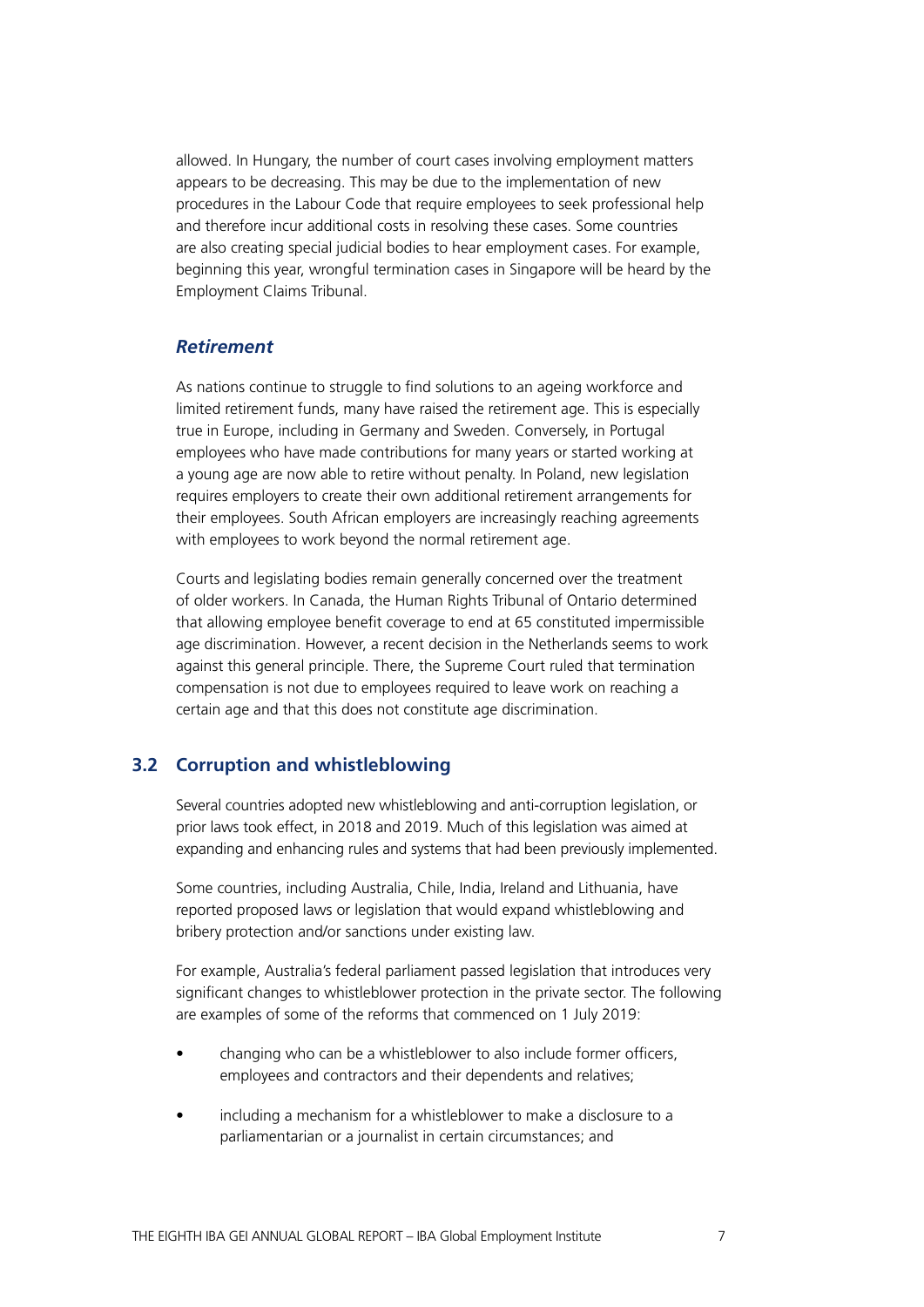introducing significant penalties for any contravention of the whistleblower protections with both offence provisions and civil penalty provisions. These include ensuring that the identity of the whistleblower is not disclosed unless one of the exemptions apply.

Lithuania has also passed new legislation that offers additional protection for people who report corruption or other infringement incidents in public and private institutions. Under the new law, it is now forbidden to take any of the following disciplinary actions against whistleblowers: dismissal, demotion, intimidation, harassment, salary reduction or change of working hours. Additionally, a whistleblower who has participated in the violations and has notified the competent authority in accordance with the procedure established by the law may be exempted from liability for the participation in such violations.

There is also important new legislation in Chile targeting certain criminal conduct, including corruption and conflicts of interest. Some aspects of this new law are:

- new criminal offences that may result in criminal liability of legal entities, such as unlawful negotiation, commercial bribery, disloyal management and embezzlement;
- increased time in prison for certain bribery and fraud crimes;
- the statute of limitations for bribery and fraud crimes increasing from five to ten years and convicted people must serve actual prison sentences and not solely alternative penalties; and
- expanded concept of bribery to include any kind of advantage or benefit, not only financial or economic.

India has passed significant legislation that brings private entities or commercial organisations under the government's radar. As the result of new legislation, giving a bribe is now an offence, the anti-bribery law is now applicable to commercial organisations and there are stricter punishments for perpetrators of bribery.

# **3.3 Temporary and contract work arrangements**

A number of countries, including Canada, Denmark, Ireland, Norway, Poland and South Africa, reported that legislation has been proposed or adopted that provides additional protection for independent contractors and other temporary workers. These laws most frequently regulate employers' use of worker classifications or protect such workers' compensation.

Norway has recently implemented a legal definition of permanent employment through new legislation, imposing minimum requirements for protection against dismissal and predictability of working hours and salary. The new legislation is aimed at zero-hour contracts in particular. If employment contracts, including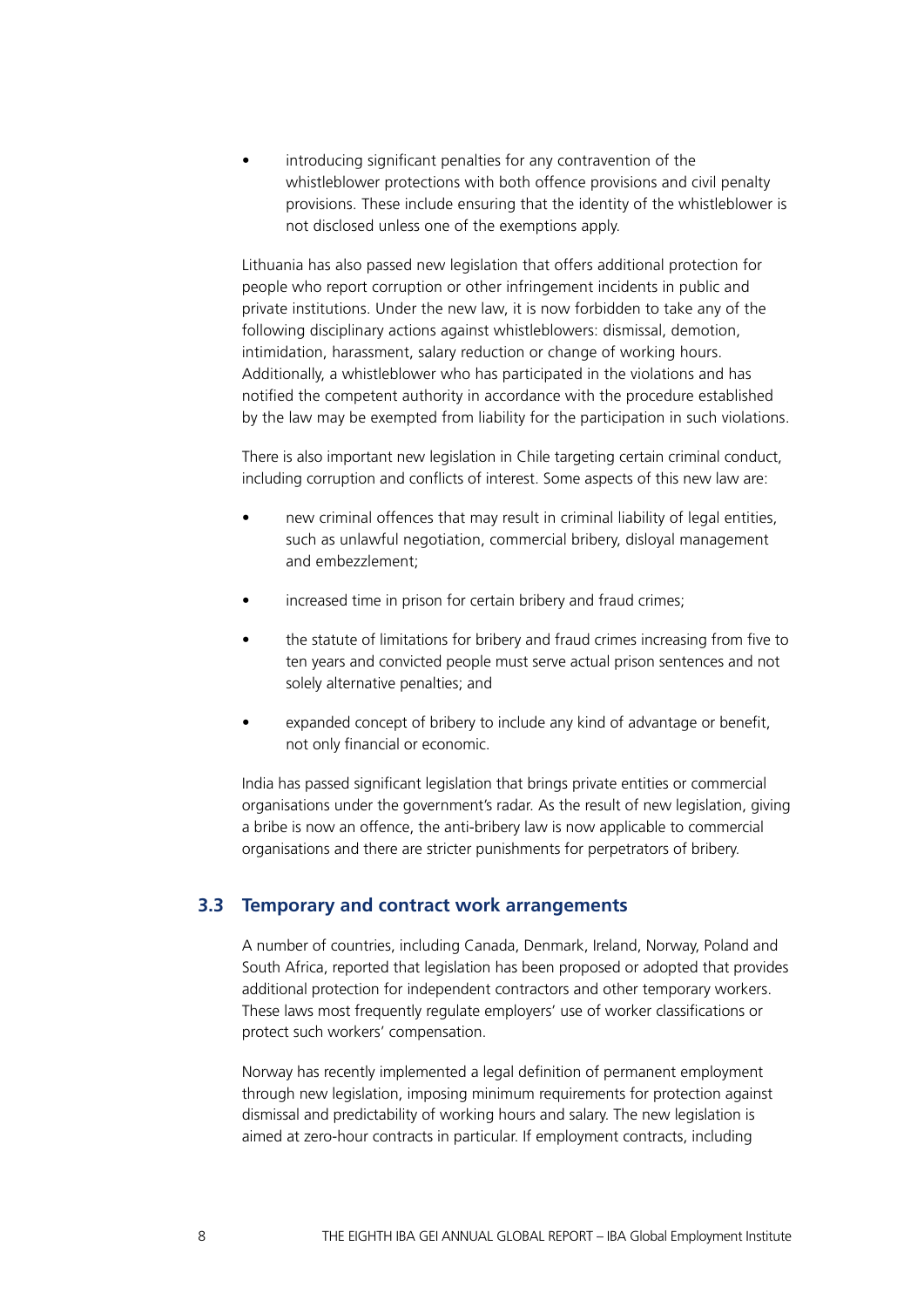zero-hour contracts, do not fulfil the minimum requirements of a permanent employment, the employment is considered temporary and a legal basis for temporary employment is required. Although the legislation was recently implemented, the practice of using zero-hour contracts in staffing agencies appears to be changing. Several agencies have shifted their practice and now employ their workers on permanent employment contracts in part-time positions, usually about ten to 20 per cent of full time.

In Canada, recent developments have centred on implementing additional protection against abuse of agency work and other atypical working practices. For example, modifications were made to the law ensuring that employees performing the same tasks at the same establishments do not receive a lower pay rate solely because of the number of hours they work per week or their employment status.

Ireland's new legislation, which came into effect in March 2019, contains specific measures to improve the security and predictability of working hours for employees with non-traditional arrangements. The key measures include a written statement of terms at the start of employment, the prohibition of zero-hour contracts where employees are required to be available for work without specific set hours in a contract and the introduction of a minimum payment.

South Africa has passed legislation that makes it more difficult for employers to make use of atypical employment arrangements without ensuring equal treatment for the atypical workers or without the workers being deemed to be employed directly or indefinitely. As a result, many employers have reduced their use of atypical work practices and moved back into full-time employment arrangements, often ceasing to use atypical work arrangements altogether.

In contrast, India has focused on better defining the fixed tenure/contract work relationship. The country has modified its labour laws to clarify temporary worker notice of termination, notice pay, pay parity and statutory benefit requirements and to ban employers from converting permanent employee positions into fixedterm employment arrangements.

# **3.4 Flexible working**

# *Overall trends*

Most countries saw sustained support for flexible working policies. As in previous years, remote working and flexitime are the most common flexible working arrangements. With respect to remote working, many countries, including Canada, Chile and Romania noted that it often takes the form of occasional or part-time remote work, for example, remote working for one day a week. Several countries, including Latvia, Lithuania, and Russia, mentioned that remote working continues to be more common for certain types of employees, such as analysts and those in the customer support and information technology (IT). Regarding flexible hours,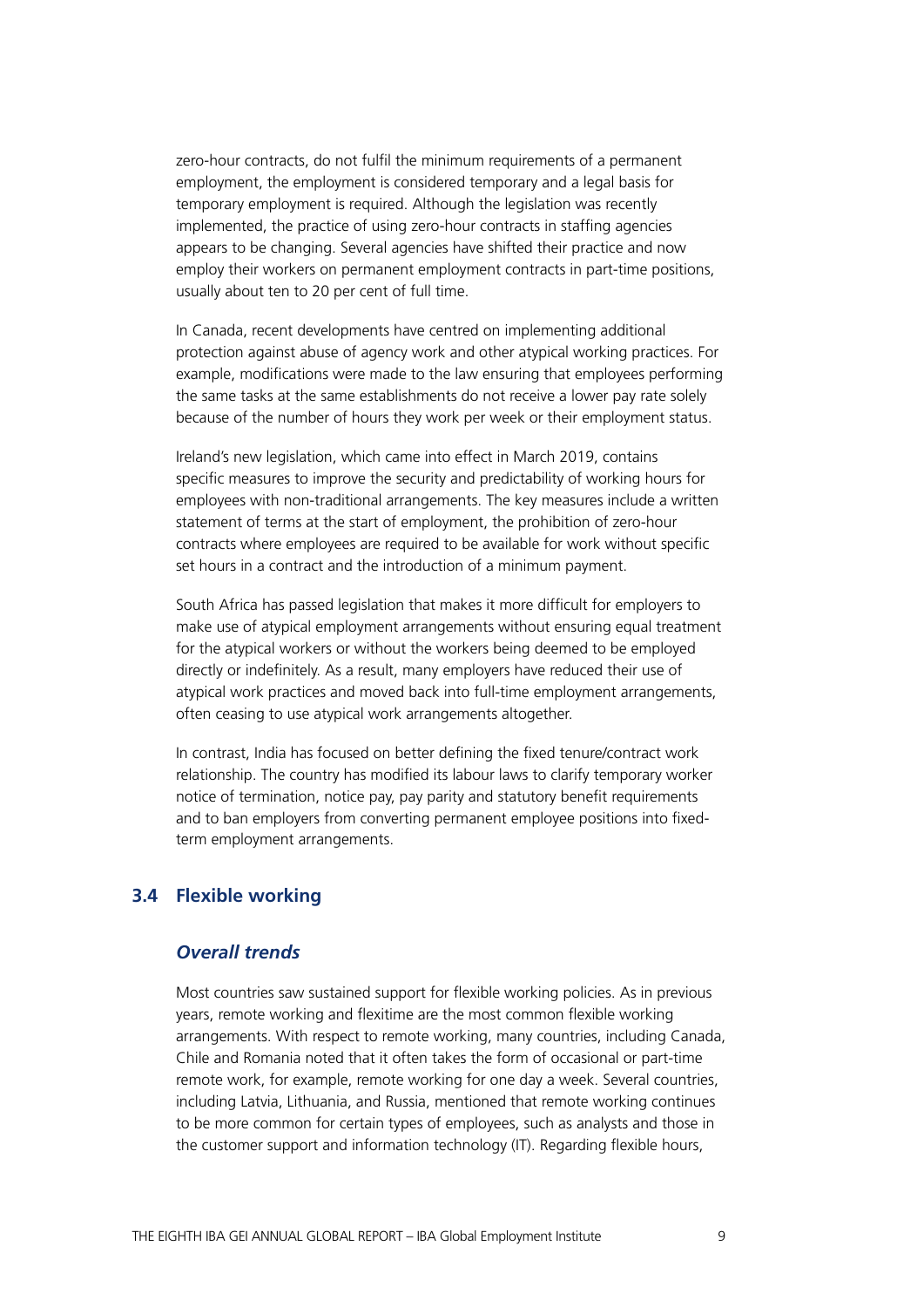similar to last year, many countries reported the use of a core period of required work with flexibility outside that core period. In addition, some countries, including Canada, New Zealand and Singapore, mentioned the use of compressed work weeks where a certain number of hours are distributed over four, rather than five days.

A number of countries also mentioned part-time work as a common flexible working practice. Other arrangements that were reported include job sharing, which was mentioned by the Czech Republic, Hungary, Ireland and United Kingdom, and the ability to bank excess hours for future paid time off, which was mentioned by Finland, Germany and Sweden.

Support for flexible working arrangements continues to be limited in certain countries, however, including Albania, Hungary, Russia, Taiwan, Turkey and Ukraine.

# *Legal rules*

Rules governing flexible working arrangements are typically driven by overall company policy and culture, in particular those of large multinational companies or individual employment agreements, rather than legal rules. However, some countries, including Canada, Ireland, Taiwan and the UK, described laws related to an employee's right to request flexible working and/or an employer's obligation to consider such a request. Australia recently adopted a new law requiring employers to discuss flexible work requests with employees and make genuine attempts to reach an agreement, and Belgium adopted legislation requiring employer and employee representatives to discuss company rules on disconnectivity.

Other recent legal developments include:

- Finland recently proposed an update to its working hours' law providing for limited flexibility in when and where work may be performed. For example, 20 of 40 total work hours may be scheduled at the employee's discretion.
- Italy recently adopted similar rules allowing work to be carried out partially on business premises and partially off site.
- Germany adopted a new law providing a means for employees who work part-time for a limited one-to-five-year duration to return to full-time work so that they are not indefinitely and involuntarily working on a part-time basis.
- Japan adopted new rules limiting overtime working hours per month and per year.
- Spain recently adopted laws relating to the right to maintain a work–life balance, including by working remotely.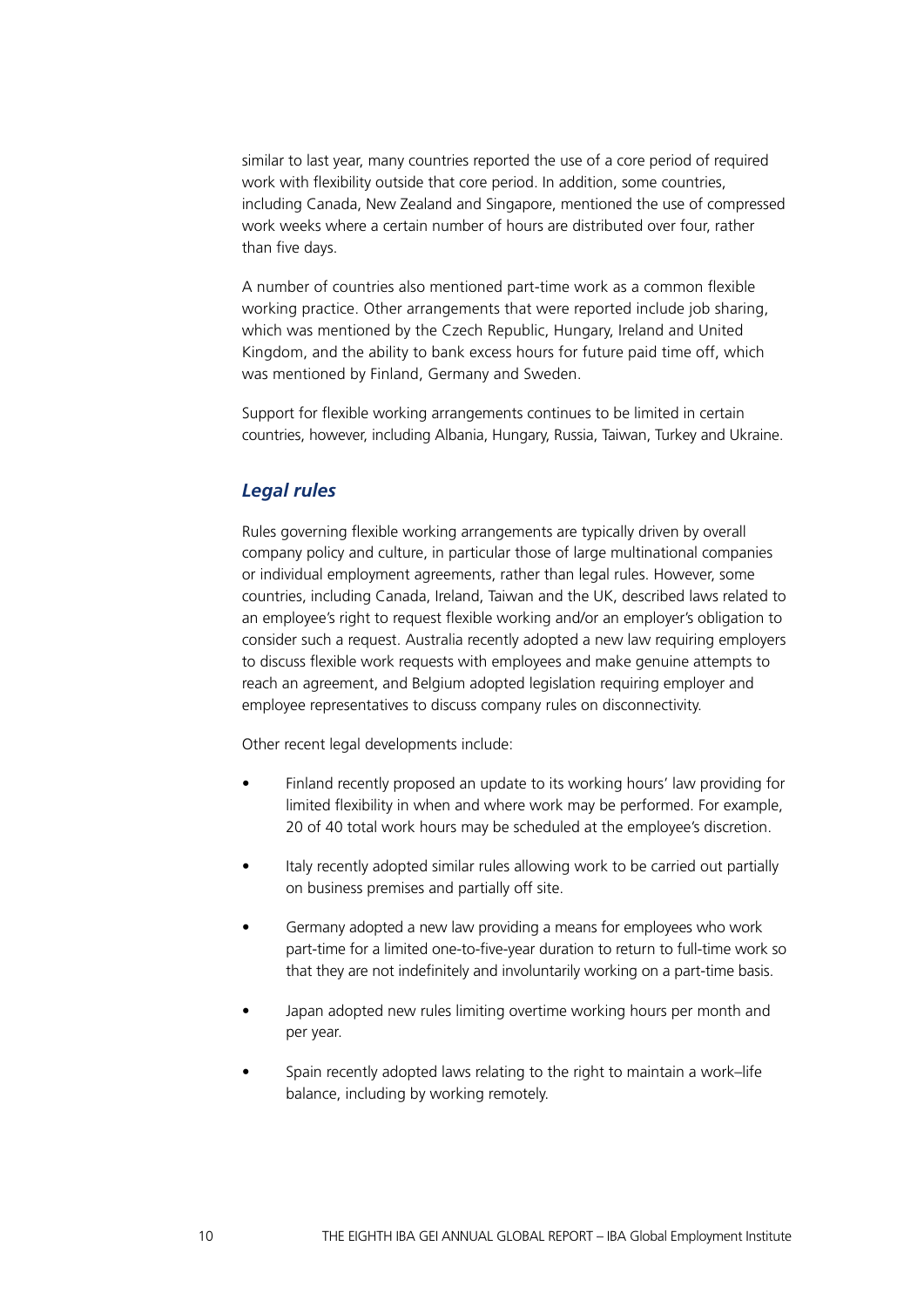# *Right to disconnect*

While the well-publicised right to disconnect laws in France have generated discussion in many countries about the burdens employees face when expected to be available/responsive to their employers at all times, legal developments in this area have been generally limited. However, legislation regarding the right to disconnect was proposed in India and is under consideration in Chile, the Netherlands and South Korea. In addition, recent legislation in Belgium and Spain expressly recognises the general right to disconnect from work, but leaves the specifics regarding what this means to company policies and employer/employee agreements. Interestingly, France reported that there have been practical challenges in implementing the right to disconnect, particularly with respect to executives with autonomy in the performance of their duties.

# **3.5 Family-friendly policies**

As in recent years, many countries noted gains in rights for working parents. Although maternity leave continues to be well-supported, recent expansions were generally more focused on paternity leave or gender-neutral benefits. In addition, versus previous years, a greater number of countries reported that employers were willing to provide enhanced benefits over and above those that are legally required.

A substantial number of countries reported increases in the length of paternity leave or expansion of maternity leave to gender-neutral parental leave. Canada, Czech Republic, Ireland, Israel, Norway, Singapore, Spain and South Africa recently adopted enhanced paternity leave, while enhanced paternity leave (or a transition to gender-neutral leave) is under consideration in Argentina, Chile, Finland, Peru, Portugal, Spain and Switzerland. Sweden reported that a new law takes effect in 2019 aiming to simplify the leave rules and make them more gender-neutral. Italy reported that several years after adopting new paternity leave rules, the country has witnessed an increase in the actual use of such leave.

The increase in paternity leave and gender-neutral leave is driven in some cases by a desire to achieve greater gender equality at work and at home and concerns that more favourable maternity leave rules (in terms of length and/or continued salary) discriminate against fathers. Both Ireland and South Africa reported cases in which such discrimination was alleged.

Compared to previous years, a greater number of countries, including Australia, Columbia, Denmark, Ireland, Italy, Kenya, New Zealand, Norway, Switzerland, Taiwan, Turkey, the UK and the US, reported that certain companies have been willing to provide maternity and paternity benefits over and above those that are legally required. Most countries stated that this is more common among larger companies and multinational companies, while some countries noted that enhanced benefits typically arise from bargaining.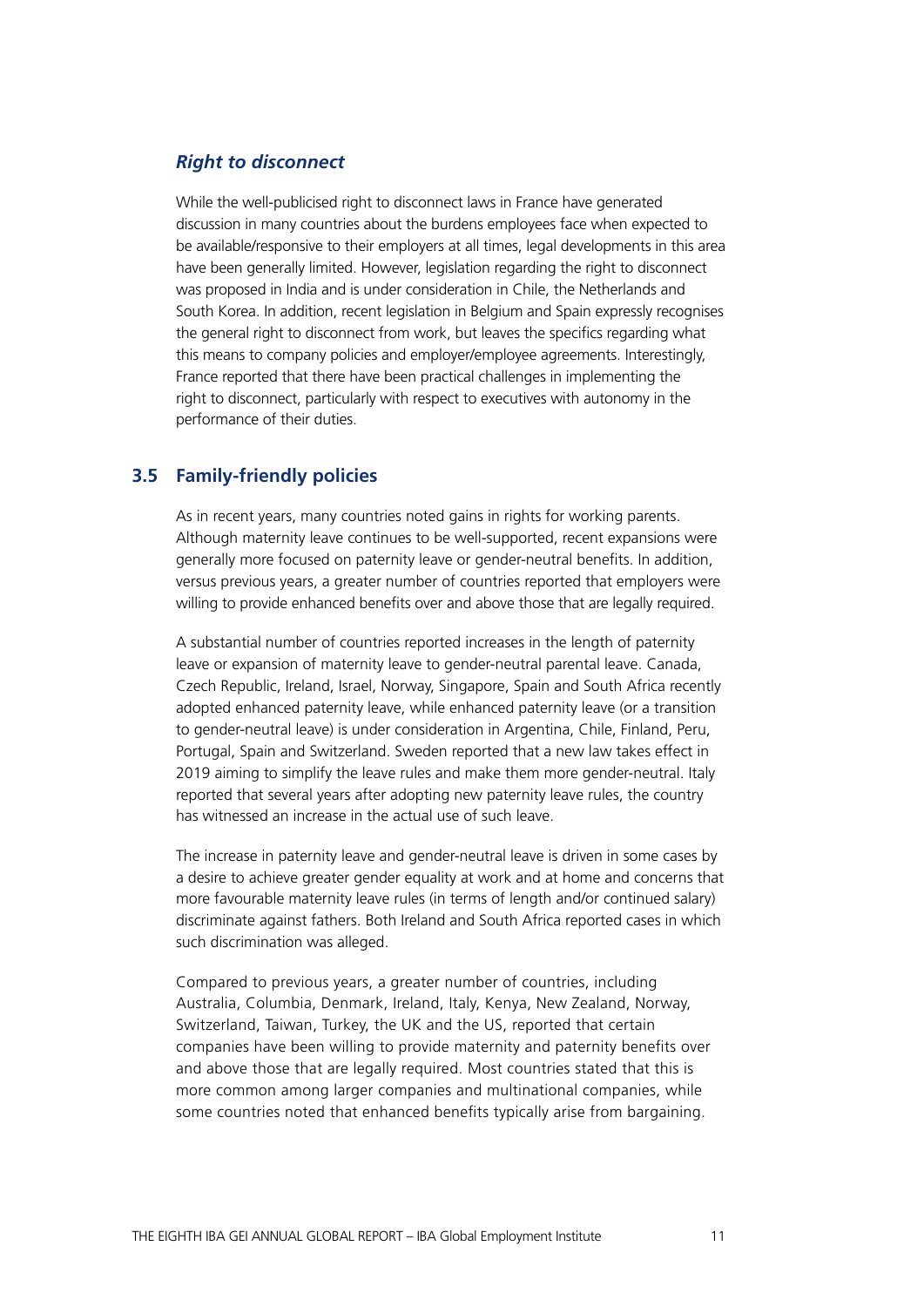# **3.6 Absenteeism due to stress and mental health issues**

Many countries have noted that absenteeism due to stress and mental health problems continues to be an issue. Formal studies in Belgium, Chile and the UK have shown empirical evidence supporting an increase in absenteeism due to stress and mental health problems in those countries.

Several countries have also reported that stress, mental health problems and/or burnout are increasingly cited by employees as the reason for absenteeism. In Bulgaria, a large number of investigations into disciplinary cases and termination procedures involve employee absenteeism instigated by stress or mental health problems. In Belgium, absenteeism due to mental health problems has risen to record levels, especially among younger workers who suffer from burnout.

There is growing recognition by courts and other regulatory bodies that stress and mental health problems are occupational diseases that deserve special protection. Courts in Finland and Spain have increasingly acknowledged stress and depression as occupational diseases. In Portugal, a resolution was recently adopted to recommend the enactment of legislation that would classify burnout syndrome as an occupational disease and grant it the protection already afforded to other occupational accidents. France reports that burnout has been recognised as a professional disease, which has enabled employees who suffer from it to gain special protections in absenteeism situations.

Some countries have developed initiatives to address the challenges posed by absenteeism due to stress and other mental health issues. In 2018, Safe Work Australia, the national health and work safety regulatory body, published guidance for employers on implementing their duty to take reasonable measures to ensure that employees are not exposed to risk of psychological issues arising from work. The Chinese government issued an instructive opinion proposing that employers should provide mental assistance to employees who are under increasing pressure. The UK has announced the implementation of a 24-hour mental health hotline and funding for a new mental health service. In France, the prominence and authority of the Health and Safety Council is increasing on a regular basis.

Whether it be due to legal obligations, government initiatives, increased public awareness or some combination of the three, the most consistent and comprehensive changes related to employees' mental health are driven by employers. Several countries noted increased efforts by employers to support the mental health of employees. The UK reported that employers are under pressure to do more and many employers are now implementing employee assistance programmes and manager training. Several employers in China are also implementing employee assistance programmes that provide a free mental health hotline and counselling services. In the US, employers are increasingly providing employee education around mindfulness and stress management. In Switzerland, time recording obligations are being more strictly enforced and work–life balance training is being increasingly offered. Finland and Kenya also report an increase in employer support measures.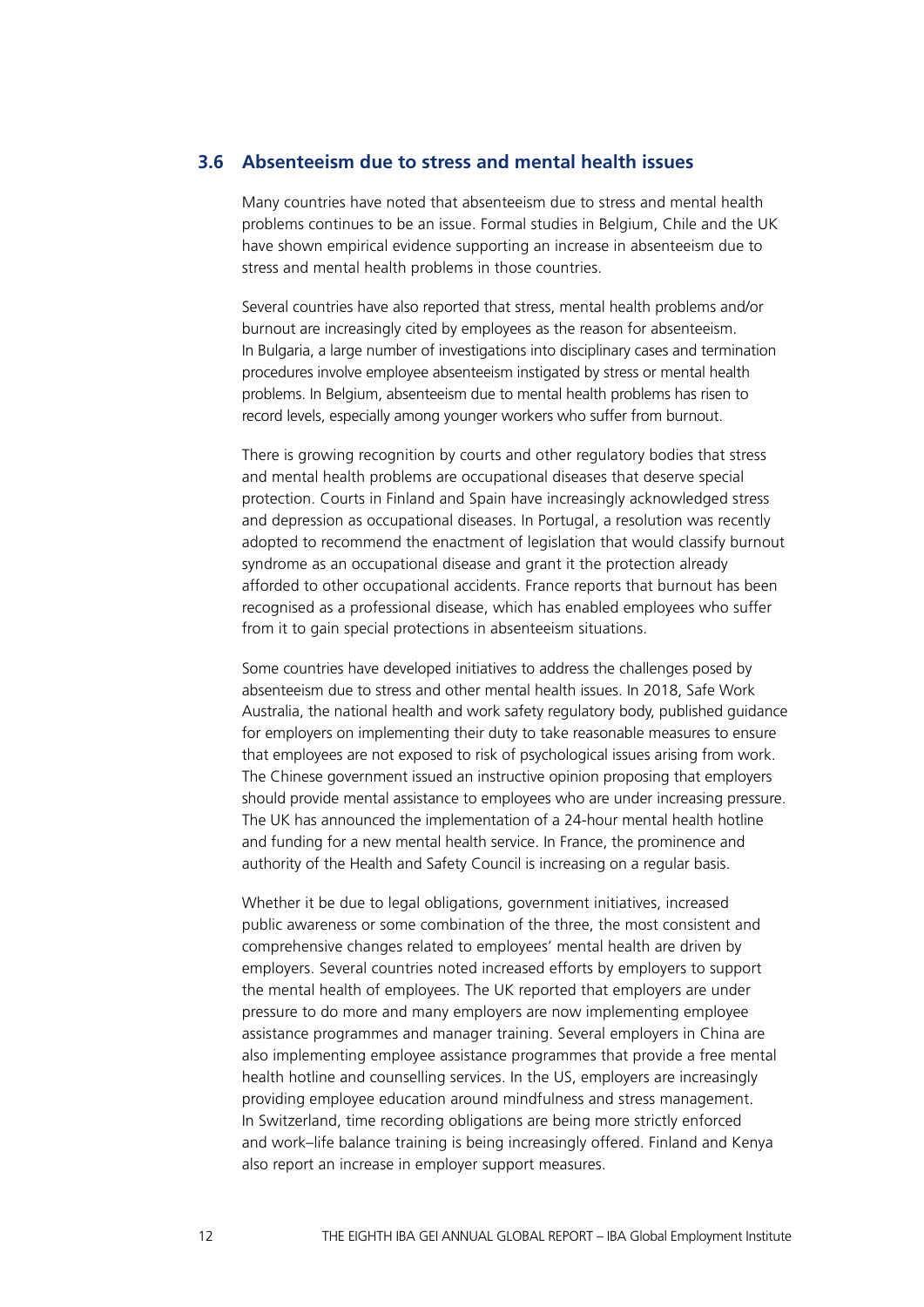# **3.7 Data protection, privacy and human rights**

While most countries continue to focus on data privacy, including implementation of the General Data Protection Regulation (GDPR) and country-specific data privacy rules, privacy as it relates to the use of social media was also a hot topic for many countries.

EU members gave updates on corporate implementation of the GDPR since it came into effect in May 2018. However, several non-European Union members also reported successful implementation of the GDPR or similar rules over the course of the past year. Russia now permits its Data Protection Authority to investigate employer compliance with data protection laws and requires data breach notification when violation of certain data protection laws is discovered. Chile passed a constitutional amendment establishing the right to the protection of personal data and is in the process of creating legislation to implement the amendment. Chile also introduced legislation on cybercrime. Serbia is also in the process of implementing a personal data protection law. Singapore experienced its largest data breach in 2018 and the entity responsible for the breach was subject to a significant fine. Finally, a few countries noted a general trend towards transparency in employer personal data handling practices and a resurgence in employees asserting data subject rights as a means of obtaining information in connection with employment disputes.

Several countries reported a significant increase in attention on the use and regulation of social media. New Zealand has adopted a privacy bill to modernise legislation addressing privacy issues in social media. Both Israel and Italy reported an increasing number of cases based on comments made by employees on social media. In the absence of any legislation regarding social media use, employers in many countries have implemented policies to address social media use and impose disciplinary action for misuse of social media. South Africa noted several cases in which employers were entitled to use information to protect corporate reputation, illustrating that the right to privacy is not absolute. The UAE also reported several cases in which individuals were charged with crimes for what was deemed improper use of social media.

A few countries noted changes in workplace practices relating to human rights and the protection of family and home life. Australia implemented a new family and domestic violence leave law that broadly defines domestic violence and provides for some additional unpaid leave for employees. Australia's Modern Slavery Act became effective in 2019. This law imposes reporting requirements on certain entities related to human trafficking and slavery-like practices. South Korea amended its existing laws to create rules addressing harassment and bullying in the workplace. The amendments define the acts of harassment and bullying and include investigation requirements for employers and a means by which employees can report workplace incidents.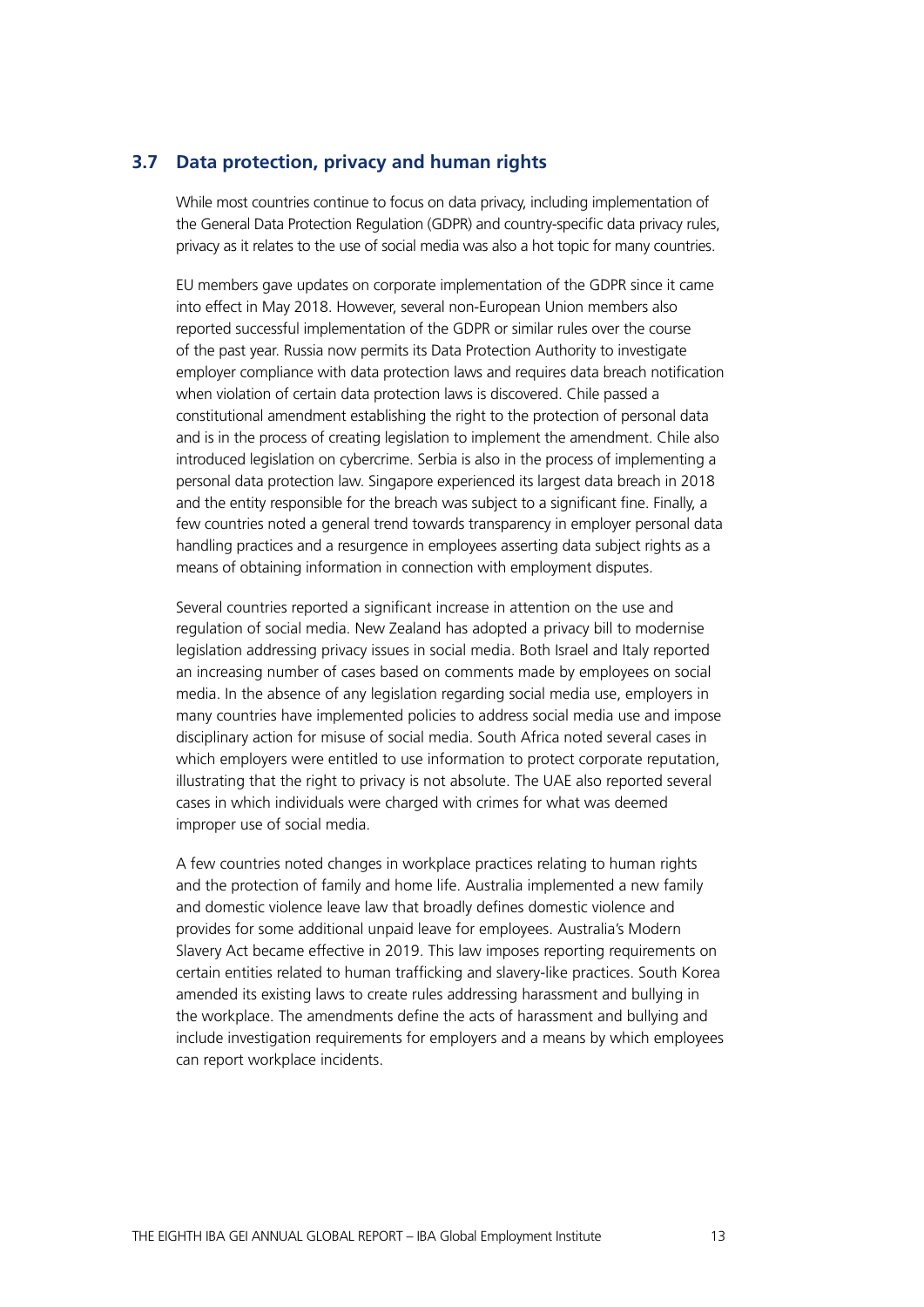# **3.8 Discrimination in the workplace**

Many countries reported developments in laws relating to discrimination based on gender, disability, union status and religion.

Gender-related developments in discrimination laws and practices were most prevalent. For example, the Mexican Congress is currently discussing different initiatives to amend federal law to prevent gender discrimination, and Denmark updated its Act on Equal Treatment to include a separate prohibition on sexual harassment, both of which will affect discrimination in the workplace. Efforts to narrow the gender pay gap and reduce gender discrimination in the private sector have also been initiated in China, the Netherlands and South Korea.

There have been several new laws developed regarding the employment of individuals with disabilities. A new Act on Integration of People with Disabilities was adopted in Bulgaria, which is intended to safeguard the employment of individuals with disabilities and set certain quotas for employers regarding the employment of permanently disabled people as well as fines for non-compliance. In Hungary, the definition of 'persons with reduced working capacity', who are entitled to additional holiday leave days, was expanded and now applies to a greater number of employees. As noted in section 3.9, quotas for employment of individuals with disabilities have also been implemented in a number of countries.

Finally, new legislation in New Zealand specifies that employers cannot discriminate based on union status, and the Australian government proposed a Religious Discrimination Bill to provide protection against discrimination based on religious belief or activity.

Many countries reported that employers regularly educate their workers regarding anti-discrimination laws, but this seemed to be more common among employers with a multinational workforce. The #MeToo movement has continued to fuel an awareness and response by employers in several countries, resulting in increased employee training at work. However, the majority still reported that formal workforce anti-discrimination training is not commonplace.

# **3.9 Diversity**

Although most countries report already having diversity laws in place, the extent to which companies comply with these laws varies. Compliance tended to be greater among northern European countries than elsewhere. A number of reports indicated a growing trend of support for proactive diversity initiatives by private employers in response to an increased social awareness of diversity issues, in addition to compliance with existing law.

While many countries report that direct or indirect religious discrimination is prohibited by law, more than half of the countries reported little or no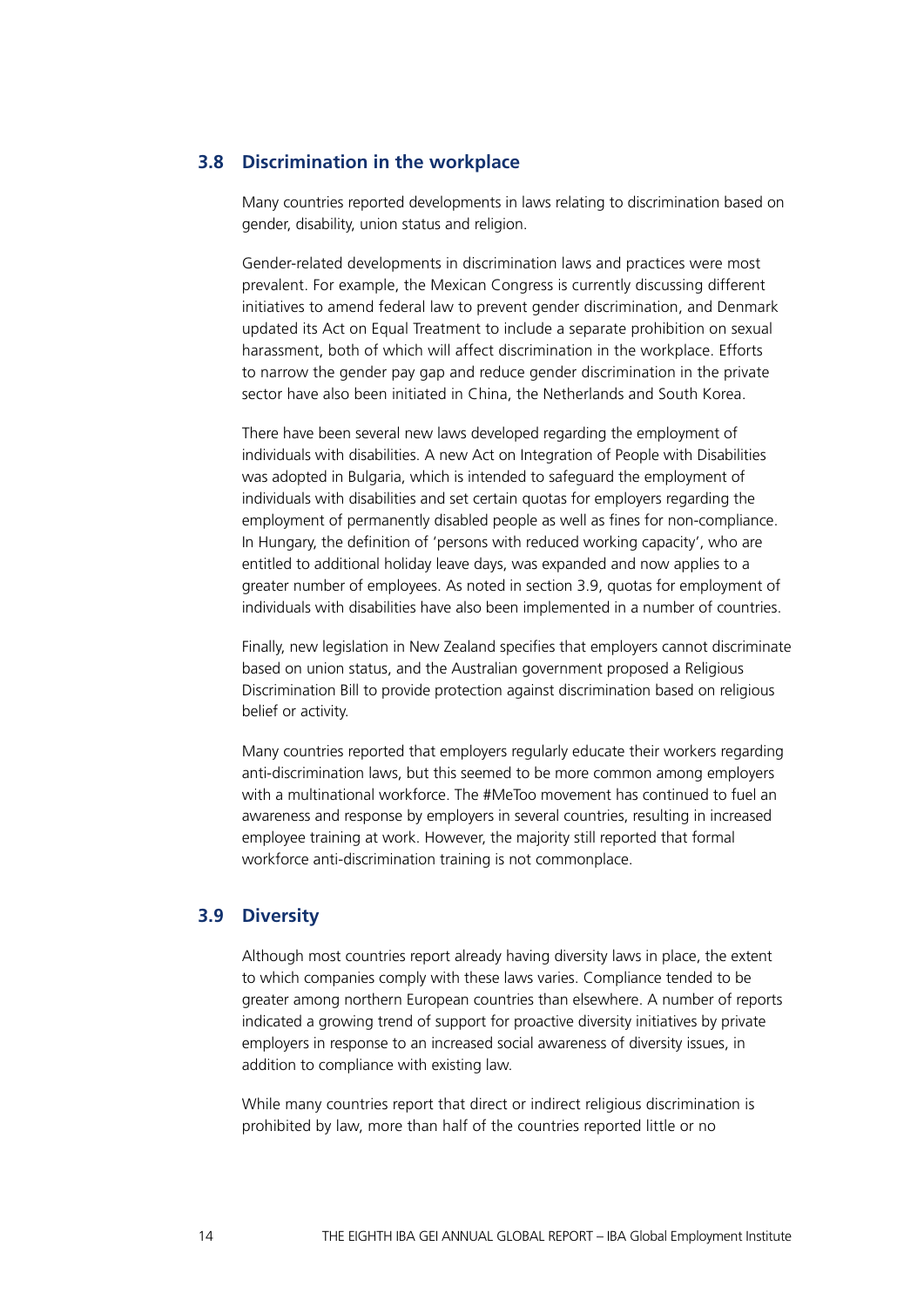workplace accommodations for religious practices or beliefs beyond public holidays for the predominant religion in the country, which inhibits religious diversity. Many such countries cited either relatively homogenous workforces or a social norm of not discussing religion in the workplace to explain the lack of accommodation. Religious accommodation, either as a legal requirement or a business norm, appeared to be most common in western Europe and North America. Notably, Norway and Romania require employers to grant at least two days off for observance of religious holidays other than those recognised as public holidays.

Women remain significantly underrepresented on corporate boards. Over the past decade, Germany, Italy, the Netherlands and Portugal have enacted laws establishing minimum target percentages for representation of women on the boards of public companies, although most countries reported that this has had a limited impact on the gender ratio of corporate boards. Similar legislation is being considered in Finland, India, Ireland, Kenya, Sweden and Switzerland. Following a lack of results from a 2007 law aimed at achieving greater gender diversity in the workplace, Spain recently enacted a new law requiring employers to, among other things, ensure equal pay for men and women for work of equal value and provide the same amount of parental leave for both parents. In addition, Argentina, Ireland and Kenya have implemented requirements and incentives for increased representation of women in elected and appointed public positions.

There have been some notable developments in LGBT rights, paving the way for employers to promote LGBT diversity. In Germany, an amendment to the Civil Status Act entered into force, which now recognises a third gender as 'divers', which roughly translates as 'miscellaneous' or 'other'. India's Supreme Court recently decriminalised homosexual intercourse and Taiwan recently legalised same-sex marriage. However, legal prohibitions of homosexuality, particularly in countries with official state religions such as the UAE, continue to interfere with multinational employers' efforts to promote LGBT diversity.

Of note, a growing number of countries have imposed quotas or minimum target percentages on the recruitment of individuals with disabilities, particularly in South America. In Brazil, Peru and Venezuela, five per cent of the workforce must have a disability. Argentina has implemented a four per cent quota for public employees. Similarly, India reserves four per cent of government and semigovernment positions for employees with disabilities. Spain has a two per cent quota for employers with 50 or more employees, while Chile has implemented a one per cent quota for employers with 100 or more employees. Bulgaria and Ukraine also have quotas for hiring individuals with disabilities.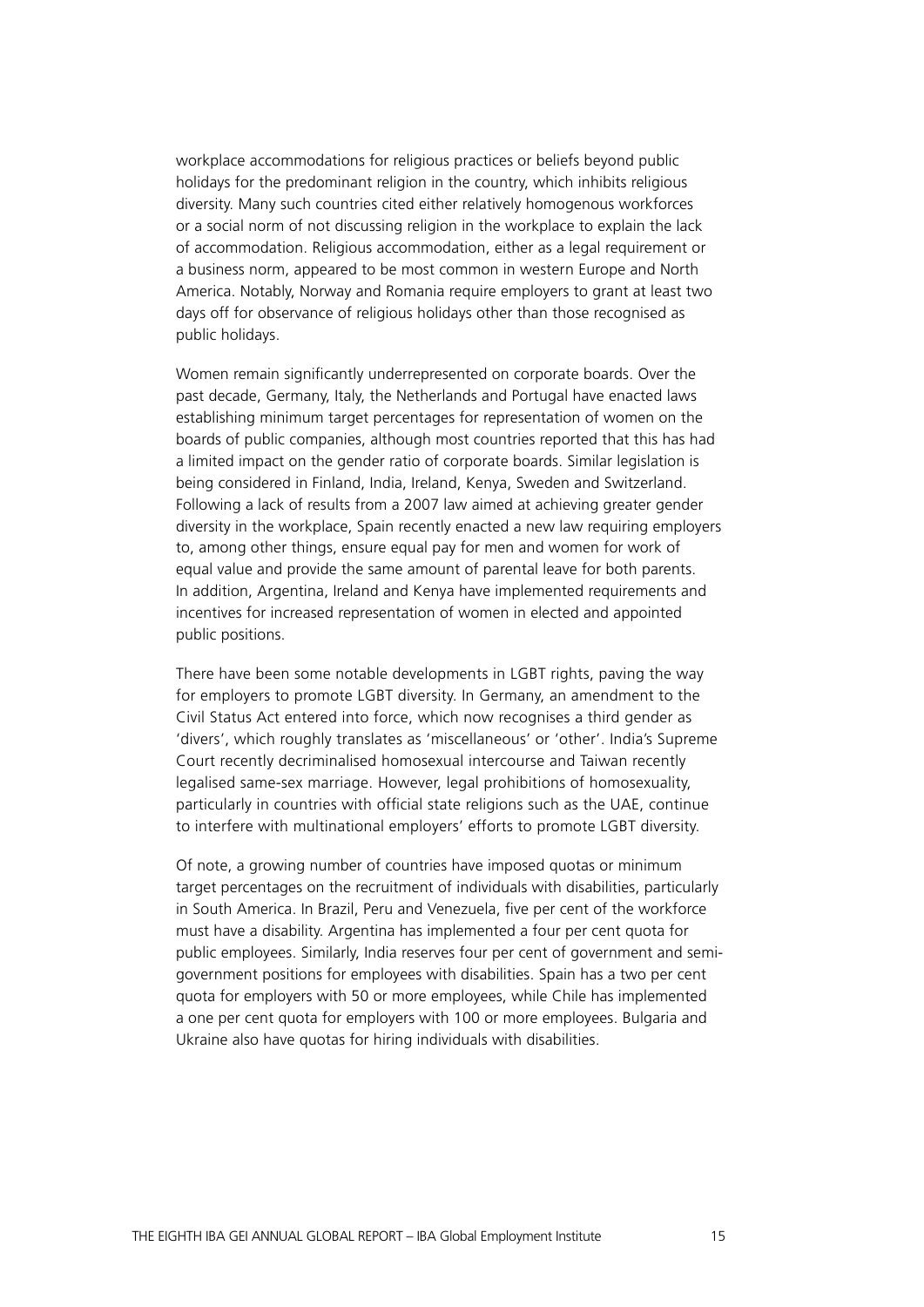# **3.10 Code of conduct/behaviour in the workplace**

Most surveyed countries report that there have not been any changes to the law following the #MeToo movement, with many noting that sexual harassment is prohibited under existing law. Many country reports, however, indicate that recent events have resulted in more public discussion of sexual harassment issues. In Malaysia and the UK, there is proposed legislation regarding sexual harassment in the workplace. Denmark amended its Act on Equal Treatment to include a separate prohibition on sexual harassment and increase the average level of compensation for victims while strengthening the government's investigative powers regarding workplace environments. Peru recently enacted legislation that criminalises sexual harassment in the workplace. In the US, federal legislation has stalled, but state and local legislation focused on transparency, employee protections, training and education has been enacted. In the Canadian Province of Quebec, employment standards legislation was amended to explicitly prohibit sexual harassment and extend the period for filing a claim from 90 days to two years.

Similarly, most countries report that there has been little change in workplace codes of conduct regarding romantic relationships between employees. Argentina, Canada, Italy, Switzerland, the UK and the US report at least some increase in private employers introducing policies to regulate workplace relationships. Israel reported that the police and military have recently introduced a ban on relationships where there is a subordinate or reporting relationship. In contrast, such restrictions would be considered invalid under French law as an intrusion into the employees' personal lives.

# **3.11 Technology and artificial intelligence**

Respondents from across the globe reported a rise in the use of artificial intelligence (AI). While increases in the use of AI were more common in wealthier countries, countries as varied as Colombia, Germany, Nigeria and Singapore reported increases. Less common were laws and regulations addressing the impact of AI on jobs and the economy. While the European parliament adopted a resolution in 2017 calling for the establishment of new rules governing AI and robotics, the respondents did not report extensive new laws in those areas. To the extent new laws were adopted, they were mainly geared towards increasing the use of AI, such as South Korea's Intelligent Robots Development and Distribution Promotion Act and policies introduced in Guangdong Province in China.

## **3.12 Unions, collective bargaining and industrial action**

There has been a fair deal of activity in collective bargaining over the past year, both in terms of legislative reforms and employee strikes. Countries reporting some developments in laws and regulations surrounding collective bargaining include: Australia, Finland, India, Italy, Lithuania, Mexico, New Zealand, Russia, South Africa, Sweden and the UK.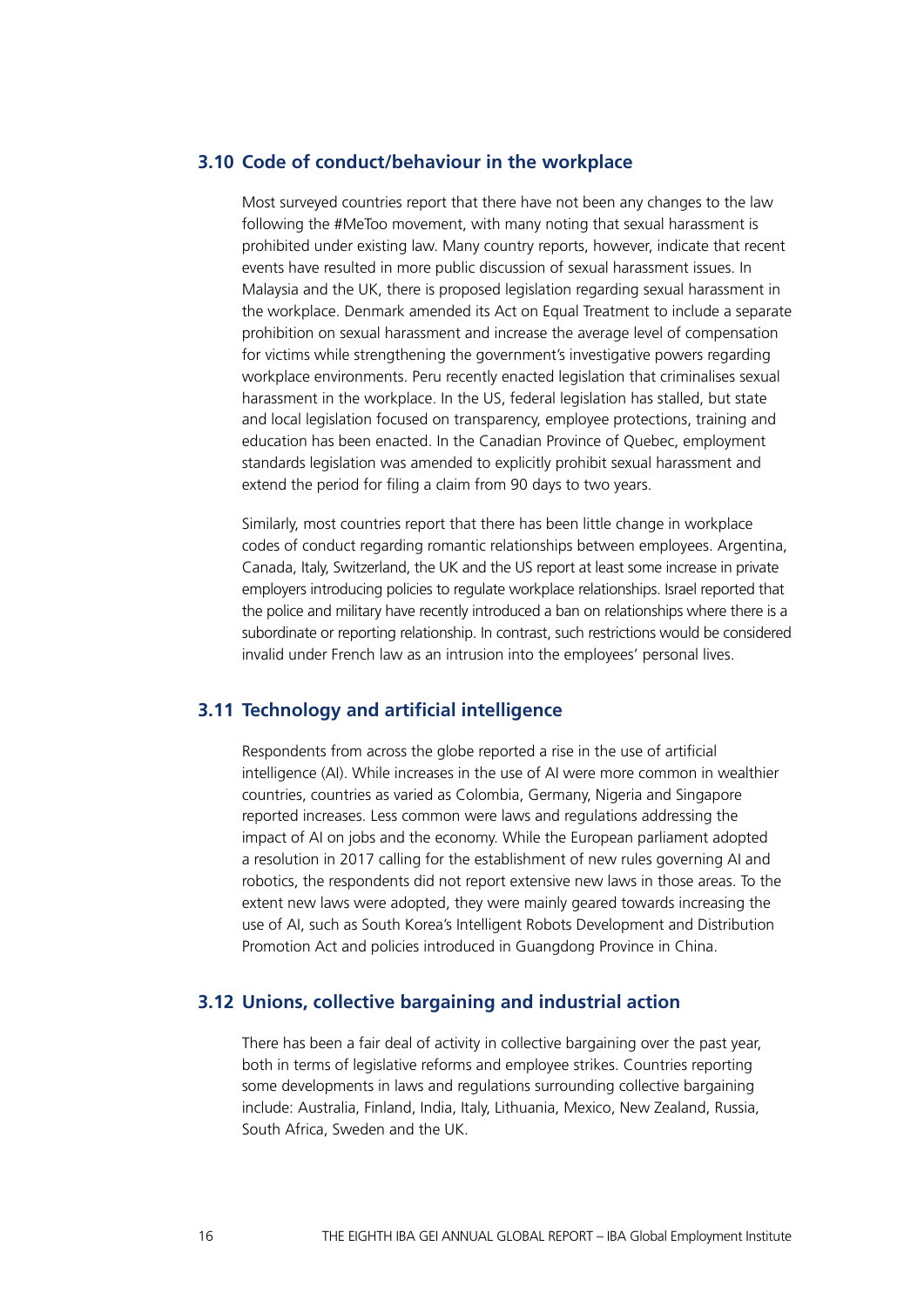Sweden recently adopted legislation that, among other things, restricts the right to strike to situations in which the purpose is to achieve a collective bargaining agreement and the parties have already attempted to negotiate regarding the demands. Recent reform of the Italian insolvency statute, which will come into effect in August 2020, will make significant changes concerning collective bargaining matters associated with the transfer of a company under bankruptcy procedure. In South Africa, amendments to Labour Relations Amendment 8 of 2018 aim to strengthen collective bargaining and introduce an advisory arbitration measure for resolving strikes that are intractable or violent or may cause a local or national crisis. New Zealand introduced new large-scale legislation intended to boost union rights specifically and employee rights generally. The sweeping legislation, passed in December 2018, covers subjects such as union access, deductions for partial strikes, multi-employer collective agreements, extended protections against discrimination on basis of union membership, reinstatement as a primary remedy and rest and meal breaks. In March 2018, in Italy the industrial employers' association Confindustria signed a new General Nationwide Protocol with the main trade unions, setting up a new model for collective bargaining.

# *Emergence of new forms of union activity*

In some jurisdictions, such as Kenya, the erosion of union power has encouraged the use of new forms of union activity, such as union campaigns against multinationals, the targeting of particular departments within organisations and liaising between unions nationally and internationally and with non-governmental organisations. Argentina reports that the erosion of union power has resulted in the appearance of minority groups claiming to represent radicalised union members. These groups often stage strikes affecting public transport and utilities and challenge the authority of the existing labour leadership. In Portugal some union employees have enjoyed financial support through crowdfunding to support themselves during longer strikes.

In contrast, some countries, such as Chile, cited the fact that unions already have and/or continue to have a very strong position within their respective jurisdictions, hence alternative forms of union activity were not necessary.

# *Strike action*

A number of countries reported strike action by unions, often in public sectors and including the medical, law enforcement, education and transport fields.

Portugal reported a significant increase in strikes, specifically involving teachers, nurses and court clerks. Similarly, in Lithuania and the Netherlands there were recent strikes in the public sector including those by police officers, medics, doctors and teachers. Latvia had a strike by medical personnel and teachers were on the verge of striking. There were major strikes by nurses and teachers in Kenya. Ireland reported striking by nurses and midwives over pay and staffing in January 2019.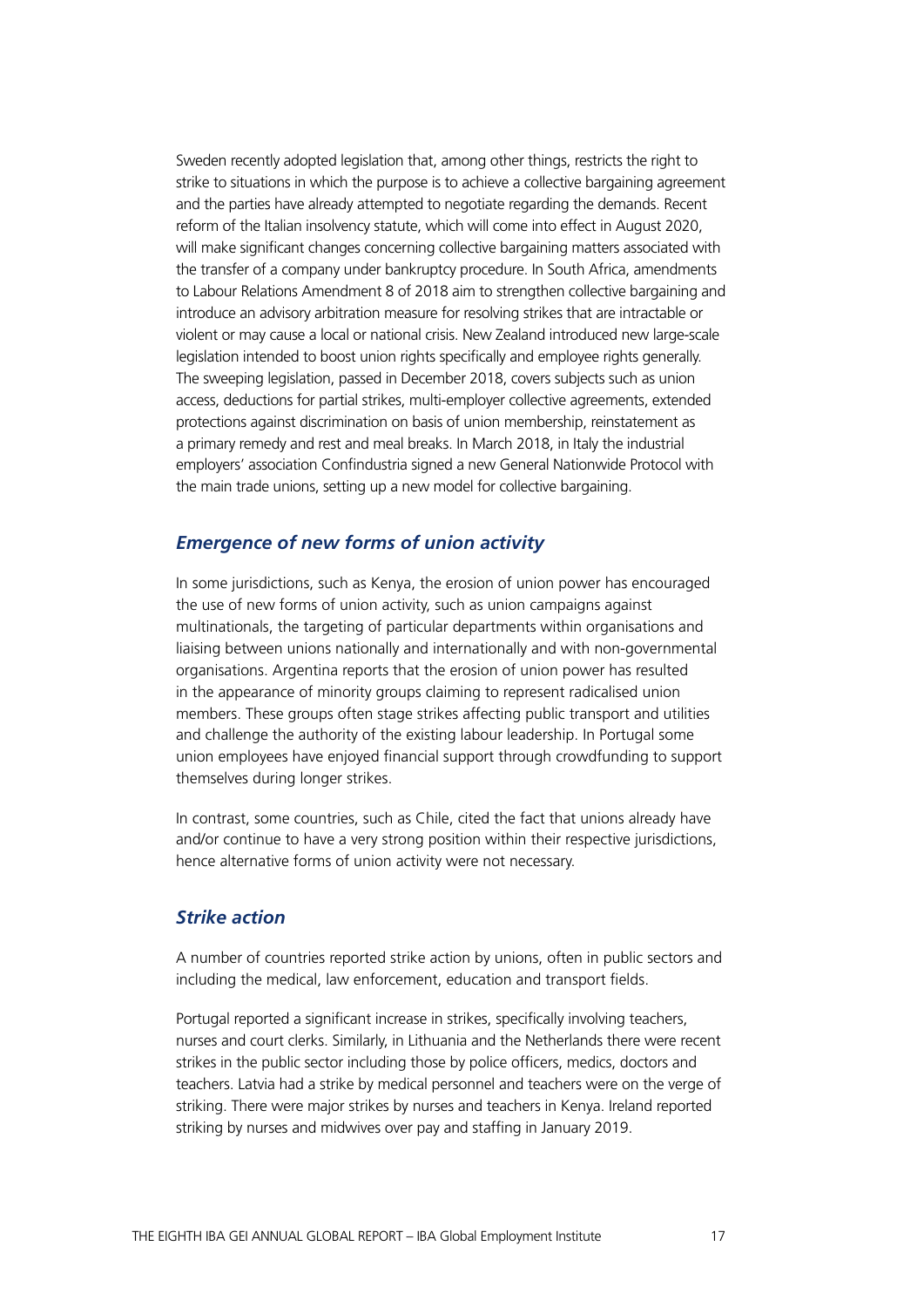In Colombia, the more significant strikes involved public employees in the judicial, natural resources, transport and education sectors. The UK also had a significant strike involving an estimated 42,000 staff members across 65 universities that lasted 14 days over disputes around pensions and other issues. Mexico reported several union conflicts during 2019 in both the public and private sectors, triggered by recent political changes and the plan to amend the Federal Labour Law, including a work stoppage at four public universities and 48 strike calls in the private sector.

In Finland trade union strikes had a significant influence in opposing a proposal by the government to reduce protections for employees of employers with fewer than ten employees from termination of employment.

Recent strikes that received significant media attention in Taiwan involve the civil aviation sector. Kenya also reported a major strike involving the Kenya Aviation Workers Union. Germany, in addition to reporting very high strike activity generally, specifically reported unusual strike waves caused by airline inflight and ground personnel unions. In 2018 Chile endured the second largest strike in its port industry in the past two decades. Israel reported a wave of strikes in 2019 by employees of government offices, airports, seaports and trains.

In January 2019 nearly 2,000 migrant workers went on strike in Malaysia, claiming that they were not paid three months' worth of wages.

# **3.13 Executive remuneration and banking reform**

Survey respondents generally reported few developments in the areas of executive remuneration and banking reform and executive accountability. However, there were several important updates:

- Australia has required certain high-ranking directors and executives in the banking sector to defer a portion of their compensation.
- Chile updated its Banking Act to bring banking protocols more in line with the Basel III capital and reserves requirements, which are risk management and corporate governance mechanisms intended to reduce the risk of bank insolvency.
- Japan and South Africa updated their compensation disclosure requirements for public companies, requiring additional disclosure of how they evaluate executive performance and determine executive salaries (Japan) and the level of compensation and benefits paid (South Africa).
- Denmark passed legislation providing employers with greater flexibility in terms of requiring employees who terminate employment to forfeit unexercised equity awards. This appeared to be the only employer-friendly legislative development among the respondents.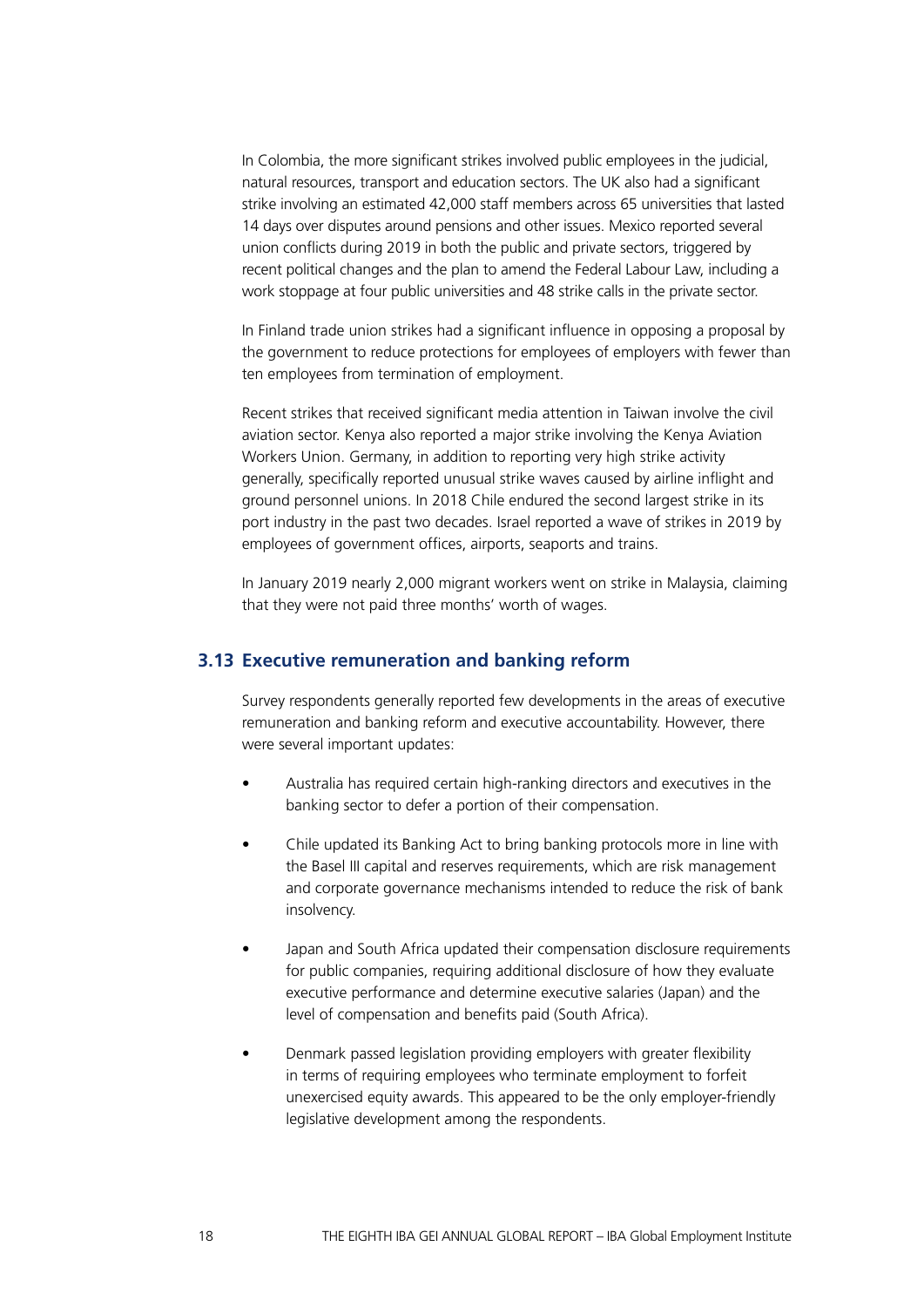# **3.14 Gender pay gap/equal pay for equal work**

There has not been extensive new legislation globally to address gender pay disparities. While many countries have legislation that broadly prohibits discrimination on the basis of gender, legislation in 2018 and 2019 was generally confined to western Europe and even then was generally limited to reporting requirements and certifications employers can obtain for meeting certain gender equality standards. In Switzerland, for example, parliament approved a requirement that companies with at least 100 employees carry out a wage equality analysis every four years and inform their employees and shareholders of the results, but there are no sanctions for failing to meet a particular standard or demonstrating improvement. In the Netherlands and Portugal legislation has been proposed that would allow employers to earn certifications for certain gender equality achievements. Notably, none of the responses described legislation addressing issues relating to transgender employees.

# **3.15 Immigration and talent issues**

# *Responding to talent shortages*

The vast majority of countries surveyed, excluding Chile, Cyprus, Nigeria and Spain are experiencing a shortage of highly skilled workers. This labour shortage is the result of a number of factors, including the impact of talent migration, a lack of educational programmes and training and insufficient economic incentives and initiatives. A number of countries surveyed (including Albania, Bulgaria, Hungary, Latvia, Lithuania, Malaysia, Poland, Portugal, South Africa, Taiwan and Ukraine) emphasised that the labour shortages in their countries were due in part to the migration of highly skilled workers to other countries. Several surveyed countries noted that the so-called brain drain in their countries has been, at least in part, an economic migration caused by high unemployment rates (Albania, Italy, Mexico and Poland), comparatively low(er) or stagnant wages (Bulgaria, Latvia, Lithuania, Mexico and Taiwan) and/or a rising cost of living (Taiwan). Several other countries emphasised the lack of sufficient educational and training programmes as a cause of the skilled labour shortage. For example, a handful of countries (including Kenya, Nigeria, Poland and Russia) noted the need for changes to their educational systems to incorporate marketrelevant courses, increased training and mentorship programmes to ensure that individuals have the skills needed to succeed in certain occupations.

Nearly all the countries surveyed are taking some action to attract skilled workers. Those actions vary by country, but many of the countries surveyed are focusing their efforts on remigration plans, reducing talent migration and/or facilitating the issuance of work visas and permits for skilled workers. In countries such as Albania, Hungary, Latvia, Lithuania and Taiwan, plans to encourage the remigration of employees include various employment and economic incentives. Many plans offer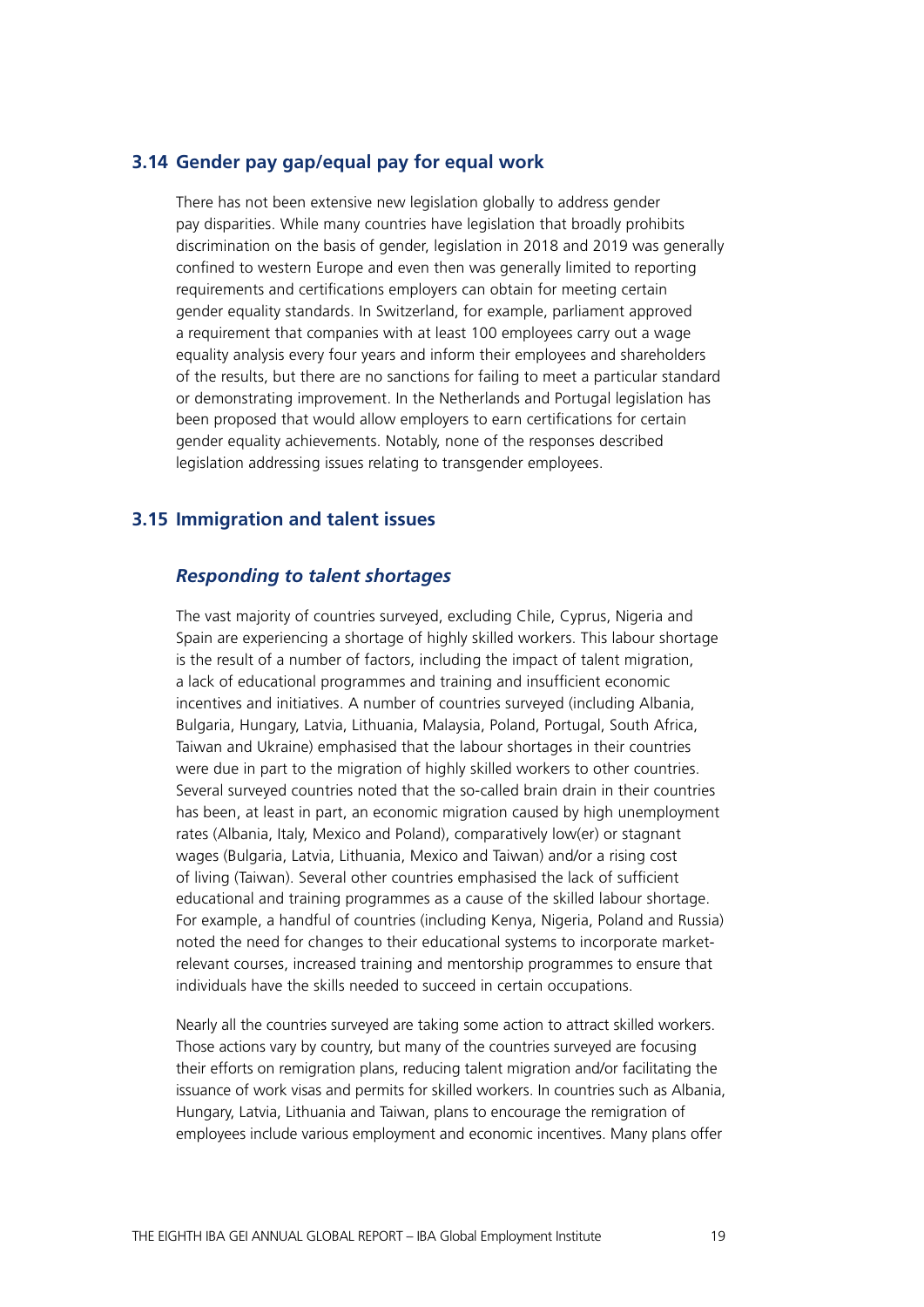extra financial support, housing assistance, mobility grants and other tax benefits for highly qualified workers who return to work in their home country. A number of countries surveyed, including China, Hungary, Ireland, Israel, Latvia, Lithuania, Malaysia, Mexico, South Africa and Taiwan, are also focusing on reducing talent outflow and migration. To do so, many of these countries are offering scholarships and new programmes of study at public universities, working to improve business conditions and economic incentives and providing new training and employment programmes. Many countries, including Albania, Australia, Bulgaria, Estonia, Ireland, Israel, Poland and Sweden, are also taking various steps to facilitate the issuance of work visas and permits for skilled workers.

Although some countries continue to relax rules to encourage the migration of skilled labour into their countries, a number of the countries surveyed (including China, Cyprus, Hungary, Italy, Russia, Serbia, South Africa, the UK and the US) noted an increase in more protectionist immigration rules and policies.

# *Refugees*

Fewer than half of the countries surveyed are common destinations for foreign populations seeking refugee status. Of the countries that are considered common destinations for refugees, only some are actively encouraging the integration of refugees into society and/or the country's workforce. This is being done primarily through educational and economic assistance programmes and training initiatives. For example, in early 2018 the Swedish government adopted a number of regulations and strategies to provide support for employers who recruit newly arrived immigrants and it has generally been encouraging the integration of refugees into the workforce. Also in 2018, Canada announced a three-year immigration plan which promises increased immigration to a total of nearly one million immigrants. Germany and Norway provide educational support aimed at integrating refugees into society and the workforce, including providing language skill classes and social study courses and identifying suitable jobs. Norway's programme is compulsory for refugees. Switzerland has eased the barrier to entry for refugee workers by removing a long work permit approval procedure and allowing refugee employees to work after notification to a competent authority at the place of work. Lithuania and Kenya both report governmentestablished procedures for the integration of refugees into society, and Bulgaria reports numerous integration initiatives by non-governmental organisations. Finland is also encouraging the integration of refugees in several ways. Municipalities, employment and economic development offices and other authorities provide immigrants with guidance and advice concerning measures and services promoting integration and working life. Argentina, Colombia and Peru have recently developed more robust integration procedures due to an influx of Venezuelan refugees.

In contrast, despite the influx of individuals seeking refugee status, some countries, such as India, Italy, Malaysia and Russia do not have a national legal or institutional framework for encouraging the integration of refugees into society or the workforce. In addition, other destination countries have indicated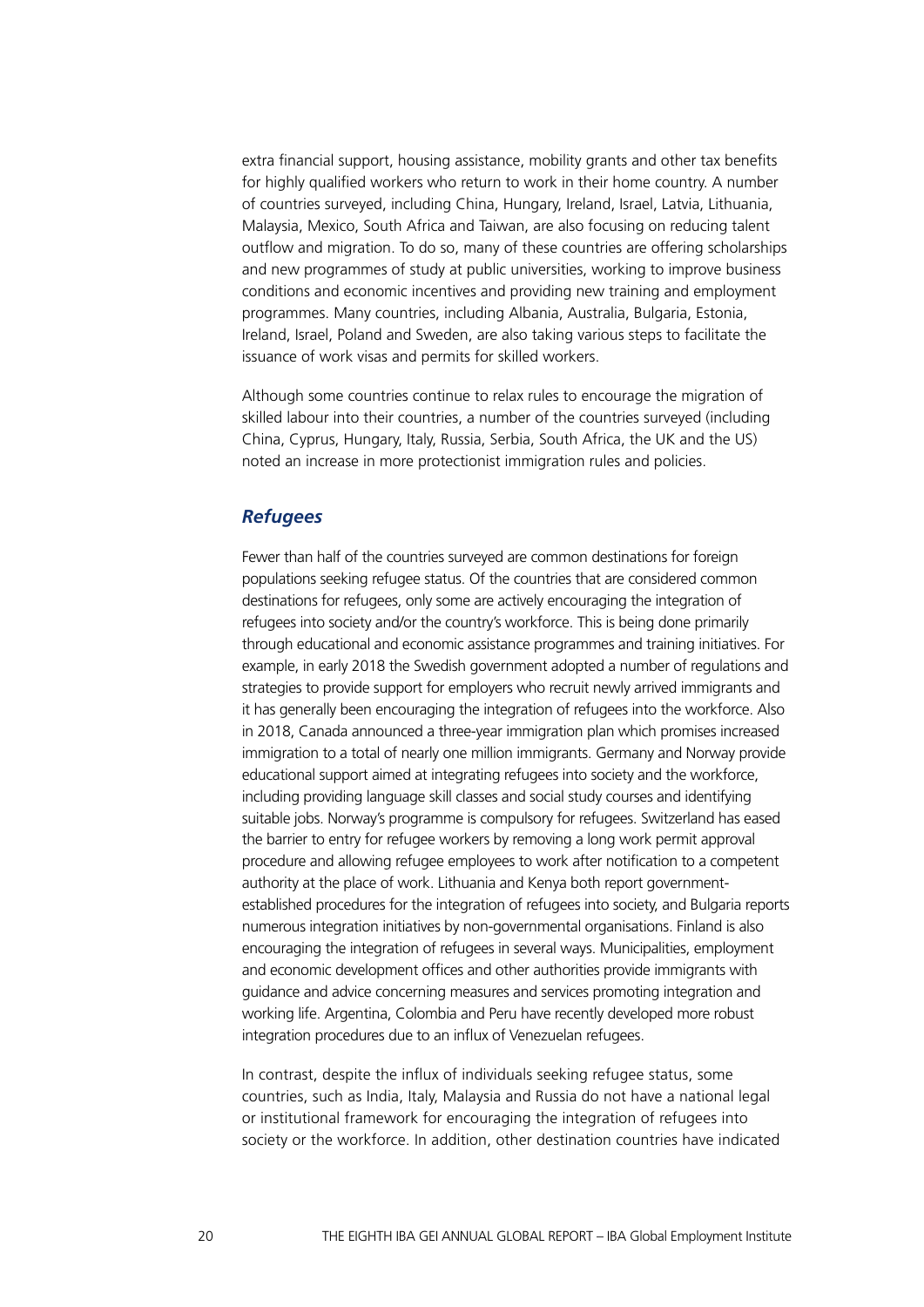a desire to curb the migration of refugees to their countries. Australia has a system designed to deter people from seeking asylum, although they do provide a humanitarian programme for those assessed to be refugees by the United Nations High Commission for Refugees. Similarly, in the US the administration has supported efforts aimed at limiting the number of refugees and other foreign nationals entering the country.

## *Recruitment, residence and workers' rights*

Many of the countries surveyed reported changes to their immigration laws related to the recruitment of foreign nationals at all skill levels. Some countries, such as Israel, Ireland, Japan, Latvia and Poland, reported changes to assist in the recruitment of skilled workers. These countries relaxed work permit and/or visa programmes for workers with certain vocational or specialised skills and high levels of education. Other countries, such as Hungary, Lithuania, Finland and Spain, have extended the duration of stay requirements or created residence permits for foreign graduates and researchers who have completed their studies and are seeking jobs in-country.

Other countries, such as the UAE, have implemented laws focused on increasing labour mobility and workers' rights for less skilled employees, including domestic workers. In Canada, Quebec modified its labour standards legislation to further protect the rights of vulnerable foreign workers, including by prohibiting employers from seizing travel documents. Similarly, countries such as Peru and Switzerland have relaxed work permit requirements for certain recognised refugees.

In addition, several countries, including Bulgaria, Estonia and Taiwan, have implemented changes that benefit both skilled and unskilled workers, such as quota increases, increases to the maximum period of short-term employment and relaxed rules for obtaining dual citizenship. Some countries, such as Hungary, now permit seasonal work permits for foreign nationals working in-country for under 90 days and others, such as Ukraine, now issue short-term business visas online as opposed to on arrival.

Some countries also reported changes concerning the right of foreign nationals employed in their countries to obtain permanent residence. Most of these changes, including in Poland, Spain, Turkey and the UAE, involved relaxing requirements or adding permanent residency status for investors and certain highly skilled workers and students.

In addition, some countries reported changes to the working rights and/or rights to benefits of families of foreign nationals. Several countries have amended their family reunification laws or extended their laws governing the ability of family members of foreign workers to move and reside within the country, including Hungary and India. Some of these amendments only apply to family members of highly skilled specialist workers. For example, in Lithuania family members of highly skilled workers can now apply for temporary residence permits, and in Ireland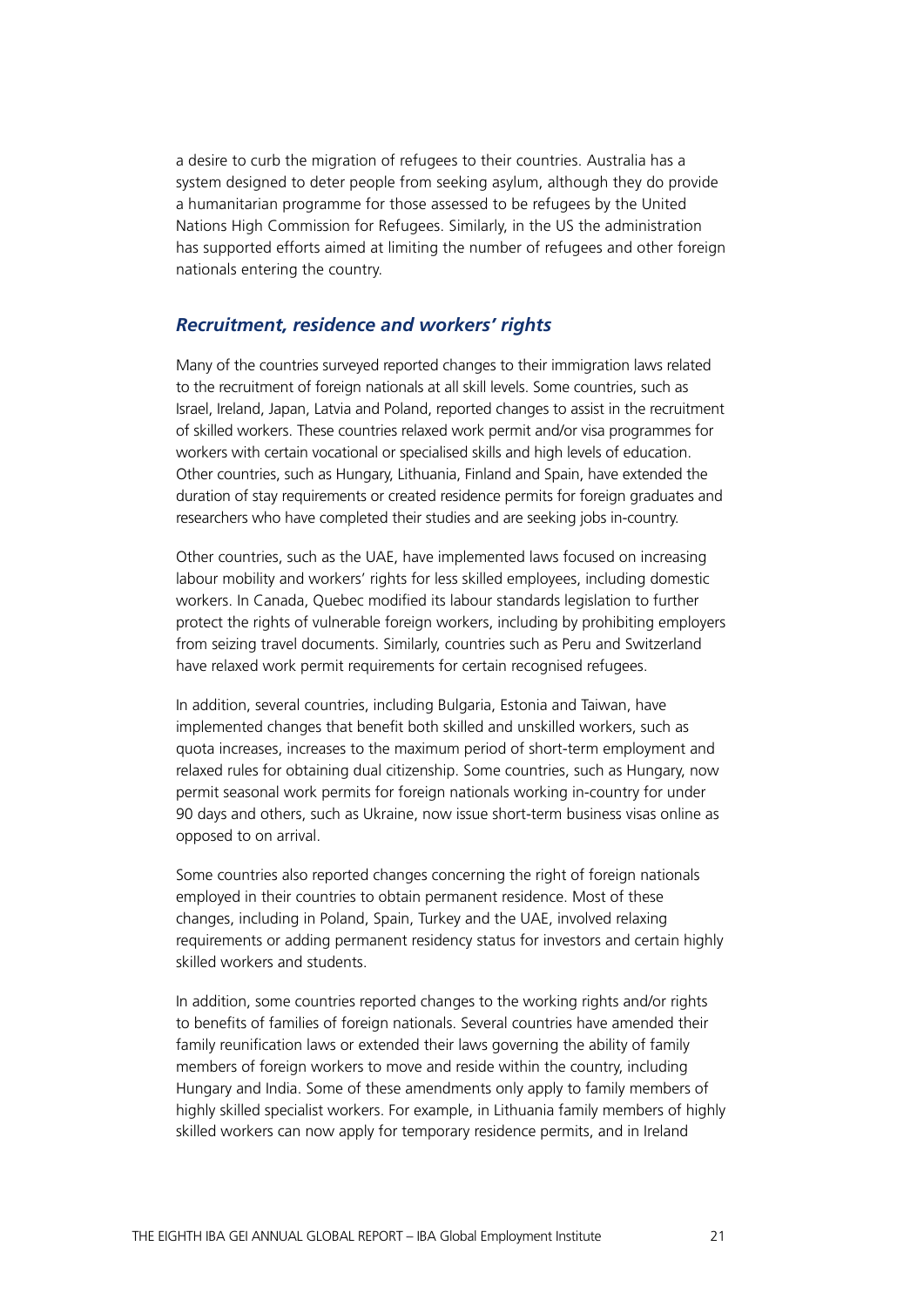spouses/partners of critical skills employment permit holders can work in Ireland without attaining an additional employment permit. Taiwan also now extends benefits to spouses and children of foreign nationals, including the right to work in the country and to use the national health service.

In contrast, some countries, such as Denmark, Russia and Singapore reported changes that have imposed stricter requirements on or made it more difficult to obtain permanent resident status and/or work visas. Argentina and South Korea reported clarified or stricter criteria for obtaining permanent residence status, but relaxed requirements for highly skilled workers, investors and certain refugees. Other countries, such as South Africa and the US, reported proposed changes or general policies attempting to limit the amount of foreign workers or making recruitment and retention of foreign nationals more onerous for employers. Switzerland reported stricter language skill requirements for obtaining permanent residency.

#### *Establishment of foreign subsidiaries*

Most of the countries surveyed have not experienced any changes in the laws relating to the establishment of a branch or subsidiary of a foreign company in their countries. It was noted that when a foreign company permanently establishes a branch or subsidiary in another country, the company is typically subject to that country's income taxes. Most countries surveyed reported that 'permanent establishment' and the taxes owed are determined under the country's general tax laws, a double taxation agreement with the company's home country or a treaty. Ireland, Mexico and Norway reported signing part or all of the Multilateral Convention to Implement Tax Treaty Related Measures to Prevent Base Erosion and Profit Shifting (MLI) and now expect that the threshold for permanent establishment will be lower. Chile also reported changes that broaden its previous interpretation of the definition of permanent establishment for domestic law purposes, that is, in absence of a tax treaty. The UAE, which has no system of federal income taxation, reported considering implementing a federal corporate income tax, which is in drafting stage, but did not report which forms of legal entities will be subject to the tax or the rates that will be applied.

# *Mobility and outsourcing*

Many of the countries surveyed have seen companies move to other locations to gain access to new labour markets. Outsourcing is also common in many countries. Several countries noted the prevalence of outsourcing in human resources, administration and payroll (Norway and the UK), banking (Nigeria, Portugal and Switzerland), technology and IT (Argentina, Israel, Japan and Russia) and manufacturing and industrial facilities (Canada, Finland, Portugal, Sweden and Taiwan). Some countries reported being an outsourcing destination, particularly in the financial, technology (Bulgaria, Hungary, Lithuania and Singapore) and HR/business process (Romania and South Africa) sectors.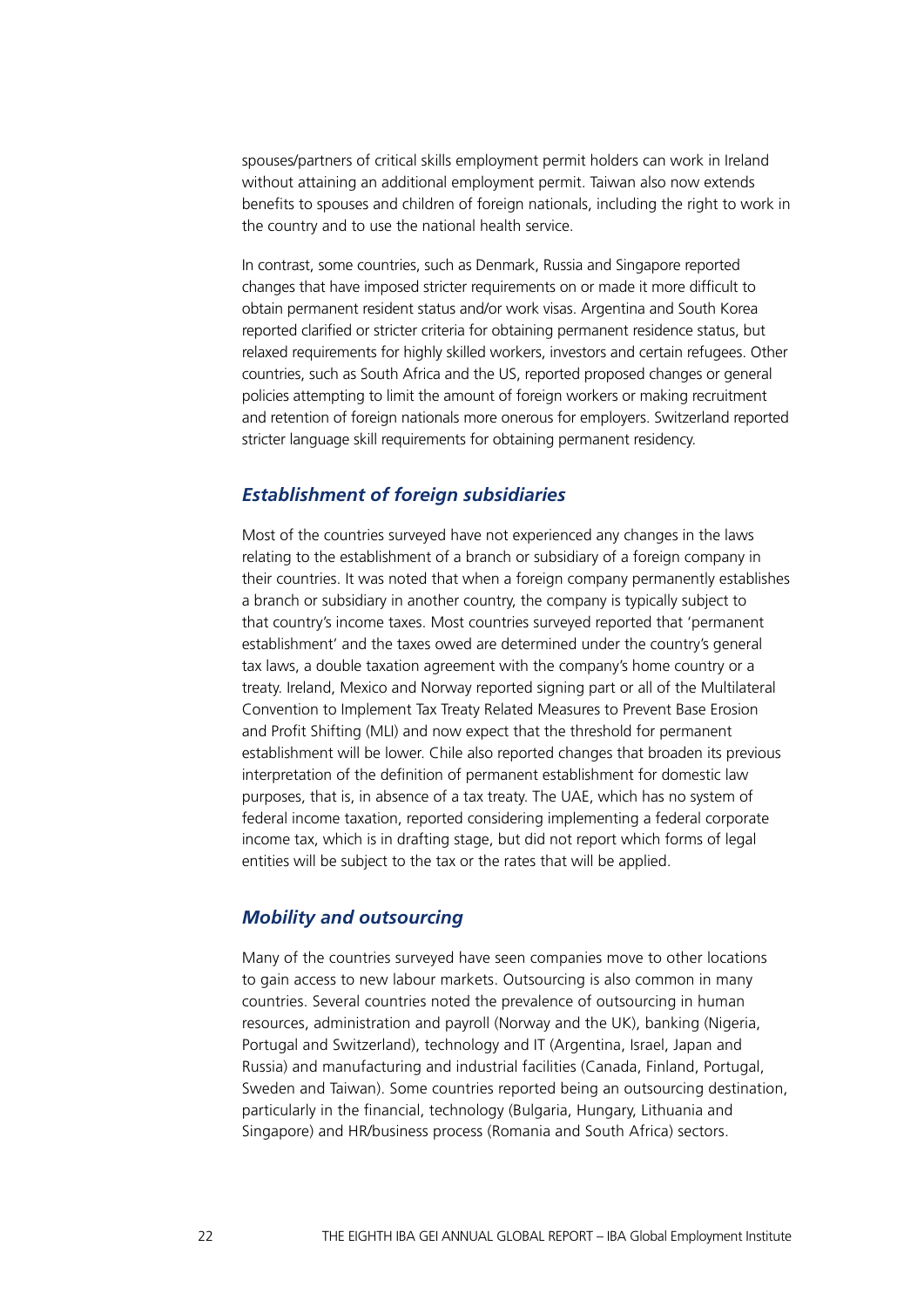Denmark reported growth as a source for green energy and reliable power grids for establishment of data centres.

The UK reported that a large number of companies have warned they will need to cut jobs in the UK or even move operations entirely as a result of Brexit. The US reported developments in US trade policy that have sought to discourage labour offshoring, which has been a practice for US companies over the past decade.

# *Post-merger integration challenges*

None of the countries surveyed reported any significant developments or changes in human resources law and practice in their countries relating to post-merger integration, including cross-border cultural changes. However, a handful of countries (including India, Israel, New Zealand and Sweden) noted that some companies are continuing to spend money on job and cultural training and enrichment programmes for employees, with a particular focus on cultural diversity, unconscious bias and sexual harassment training.

# **3.16 Impact of recent political and world events**

Most countries reported that they had not seen any HR issues within their borders due to increasing nationalism and isolationism as a result of Donald Trump's US presidency, Brexit and other recent political developments.

However, some countries, including India, Portugal, Taiwan and Ukraine expressed general concern over potentially increased unemployment as a result of various Trump administration policies, such as restrictive immigration policies and high US tariffs on steel and other products. China, Ireland and Sweden expressed specific concern in connection with restrictive immigration policies hampering the global mobility of talent.

Mexico specifically pointed to the direct impact of the signing of the United States-Mexico-Canada Agreement (USMCA). Annex 23 provides specific employment commitments for Mexico, which will serve as guidelines for amendments to the federal Labour Law. Mexico highlighted that the annex contemplates the rights of employees to be involved in union negotiations and the restrictions for employers to interfere in union activities. In contrast, Canada reported no direct impact on workplaces as the result of signing the USMCA and noted that the mutual tariffs imposed by the US and Canada in the context of the renegotiation of NAFTA may have an impact on both sides of the border, but have yet to result in massive redundancies in Canada.

In terms of Brexit, the main concern is that there will be severe consequences with regard to labour and immigration laws when the UK leaves the EU, including visa regulations, work permit requirements, tax and social security issues.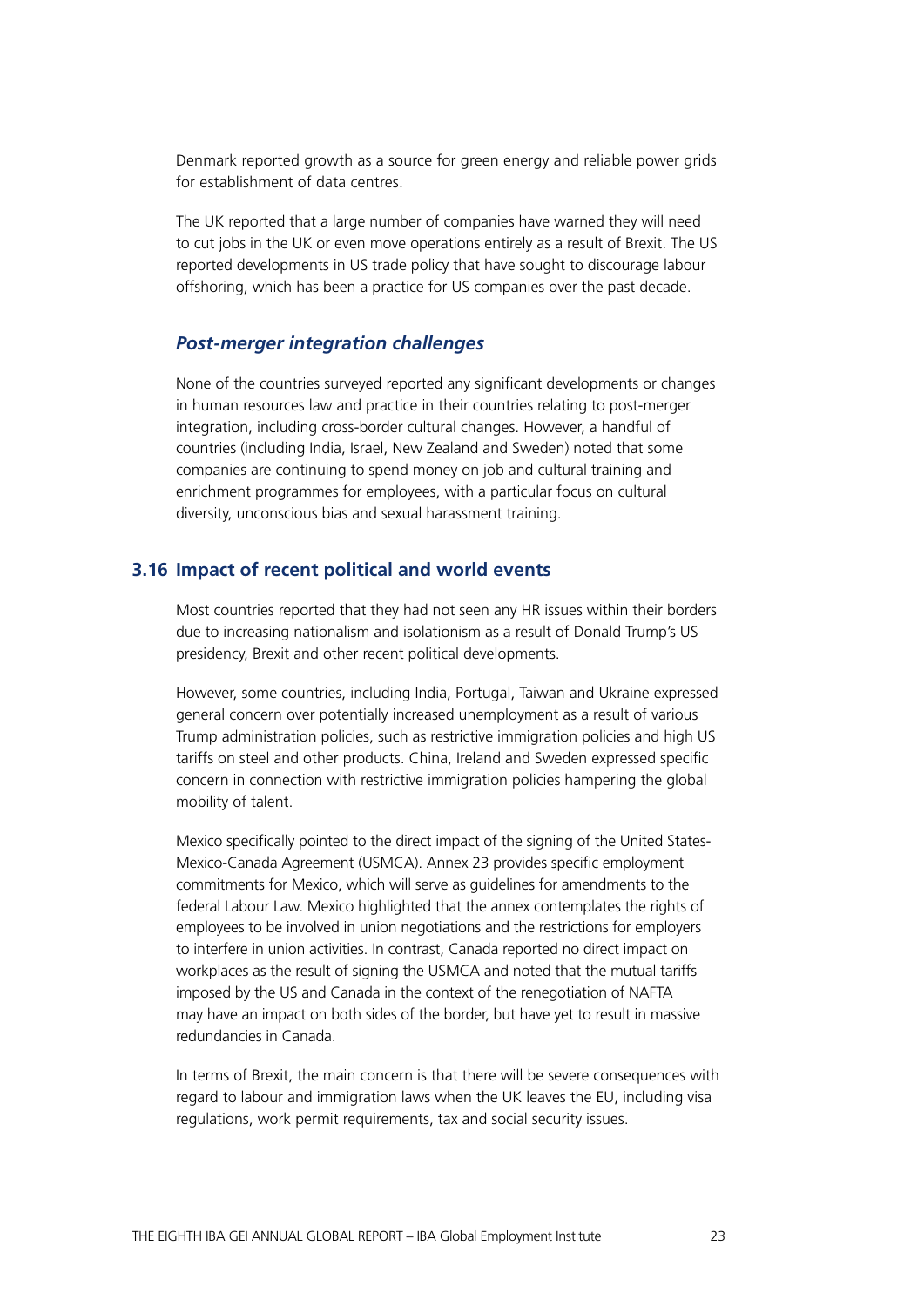Countries within and surrounding the EU in particular are bracing themselves for the impact of Brexit. For example, Ireland in January 2019 published the general scheme of its Brexit Omnibus bill, which seeks to amend 17 pieces of Irish legislation in preparation for the post-Brexit landscape. Finland, like Ireland, expressed concern about restriction on the free movement of people and the effect it will have on the workplace. Finland has prepared for a hard (no-deal) Brexit by passing the Special Act, which, among other things, allows UK citizens living in Finland who have registered their EU right of residence to reside in Finland without any additional measures until the end of 2020. Sweden's government has introduced a proposal relating to residence and work permits for UK citizens and Swedish social security benefits for Swedish citizens living and working in the UK at the time of Brexit. Hungary anticipates that a no-deal Brexit will lead to Hungarian legislation encouraging Hungarian citizens who live in the UK to return to Hungary and reintegrate into the Hungarian social security system. The UK itself noted significant changes to immigration laws around status and the right to enter and work in the UK, but no other expected changes in labour and employment issues.

# **3.17 Global leadership issues**

#### *Human resources challenges*

The reporting countries listed a variety of unique, and in many cases unrelated, human resources challenges. However, as in previous years, a number of countries reported unfair dismissals and issues surrounding the termination of employees as the most common human resources challenges. Many countries also reported increased demand for flexible work arrangements, with employers struggling to balance predictability with providing greater work–life balance under conditions that will attract young talent. The explosion of mobile technology platforms and movement towards a gig economy has increased non-traditional work arrangements. In some countries, the change is providing significant pressure for legal intervention and regulation unmet by rigid labour legislation.

Some countries mentioned that changes in their workforces presented challenges. Cyprus, Hungary, Latvia, Lithuania and Sweden reported a shortage of a qualified workforce with issues either retaining talent or local talent not meeting employment opportunities available, especially in IT. Certain countries also reported a new challenge surrounding the establishment of immigrants and asylum seekers following the war in Syria. Finland, Malaysia, Sweden and the UK also reported compliance issues related to immigration matters and employee mobility.

Finally, multiple countries mentioned equal compensation for jobs of equal value between men and women, equal treatment of women in the workplace, enforcement of affirmative action plans and sexual harassment allegations as ongoing challenges.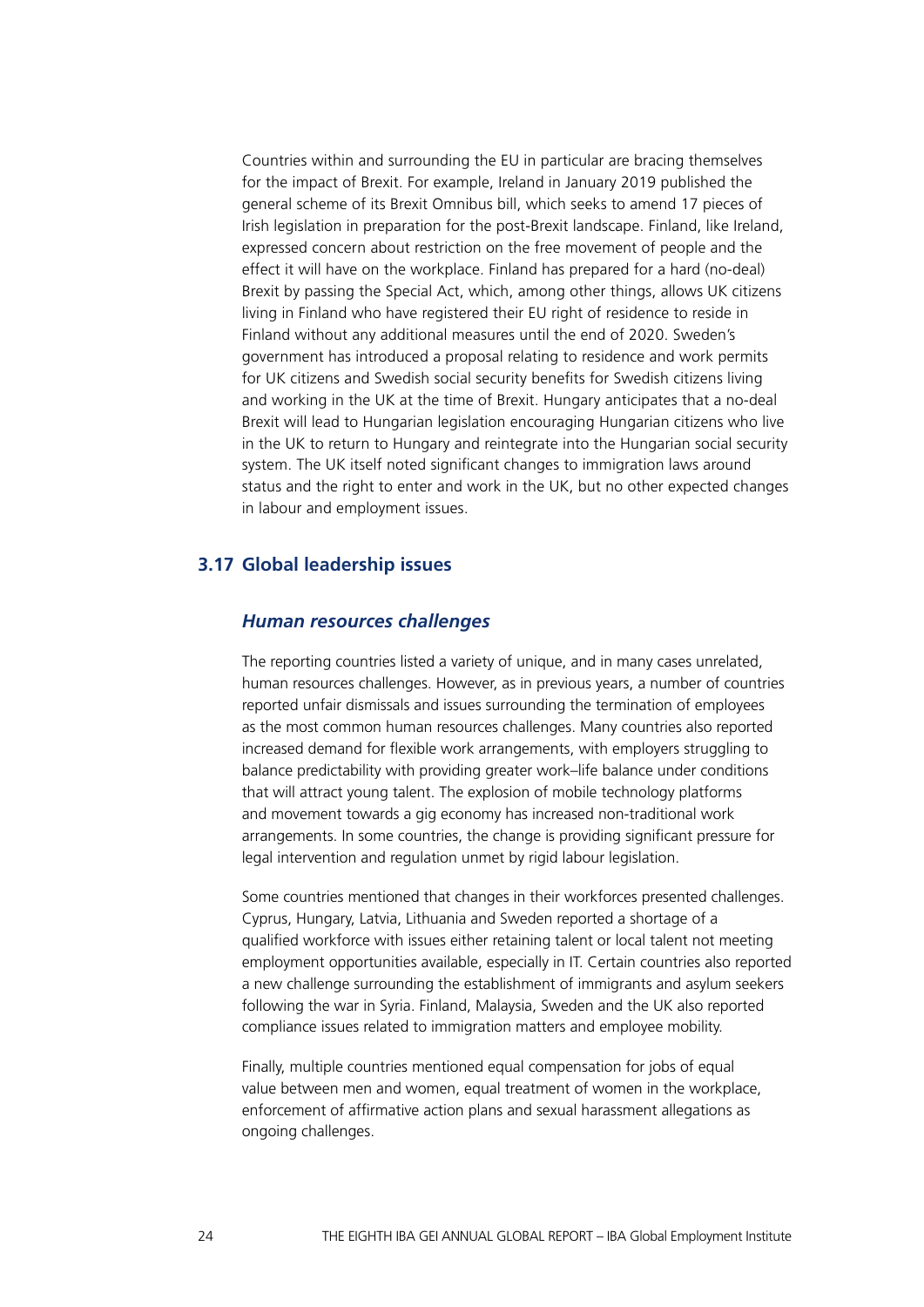# *Litigation*

Many of the human resources areas that were identified as the most challenging were also identified as the most likely to generate litigation. Specifically, many countries reported unfair dismissals and issues surrounding the termination of employees as having a high risk of litigation. A number of countries also reported the transfer and management of employees as a consequence of business changes, such as restructuring, mergers, downsizing or outsourcing, as problematic. The #MeToo movement, which began last year, has continued to result in a increased litigation, with 12 countries reporting harassment and discrimination in the workplace as their most litigious problem. Disputes in connection with remuneration and payment of benefits was another area in which litigation has occurred in the past year. China, Czech Republic, Finland and Japan all reported unpaid salary or benefits as their most common human resources issue. Lawsuits related to the interpretation of collective bargaining agreements were reported with less frequency, as were lawsuits related to occupational safety accidents in the workplace, as in previous years.

# *Future human resources challenges*

Over the next five to ten years, responding to technological advancements remains a priority, with specific focus on data privacy and cybersecurity issues. Ireland recently enacted the Data Privacy Act to address the GDPR and Portugal, Kenya, Norway and Spain also reported the GDPR as a primary issue for the next few years. Many countries also reported concern for how artificial intelligence and the use of predictive analytics will replace decision-making and accomplishment of repeatable tasks, and potentially make jobs obsolete. The challenge of atypical employment relationships, including a remote workforce and self-employed contractors, is expected to increase with advanced technology as well. Finally, equal treatment of female employees and reduction of sexual harassment and discrimination based on ethnicity or religion remain a focal point for the future.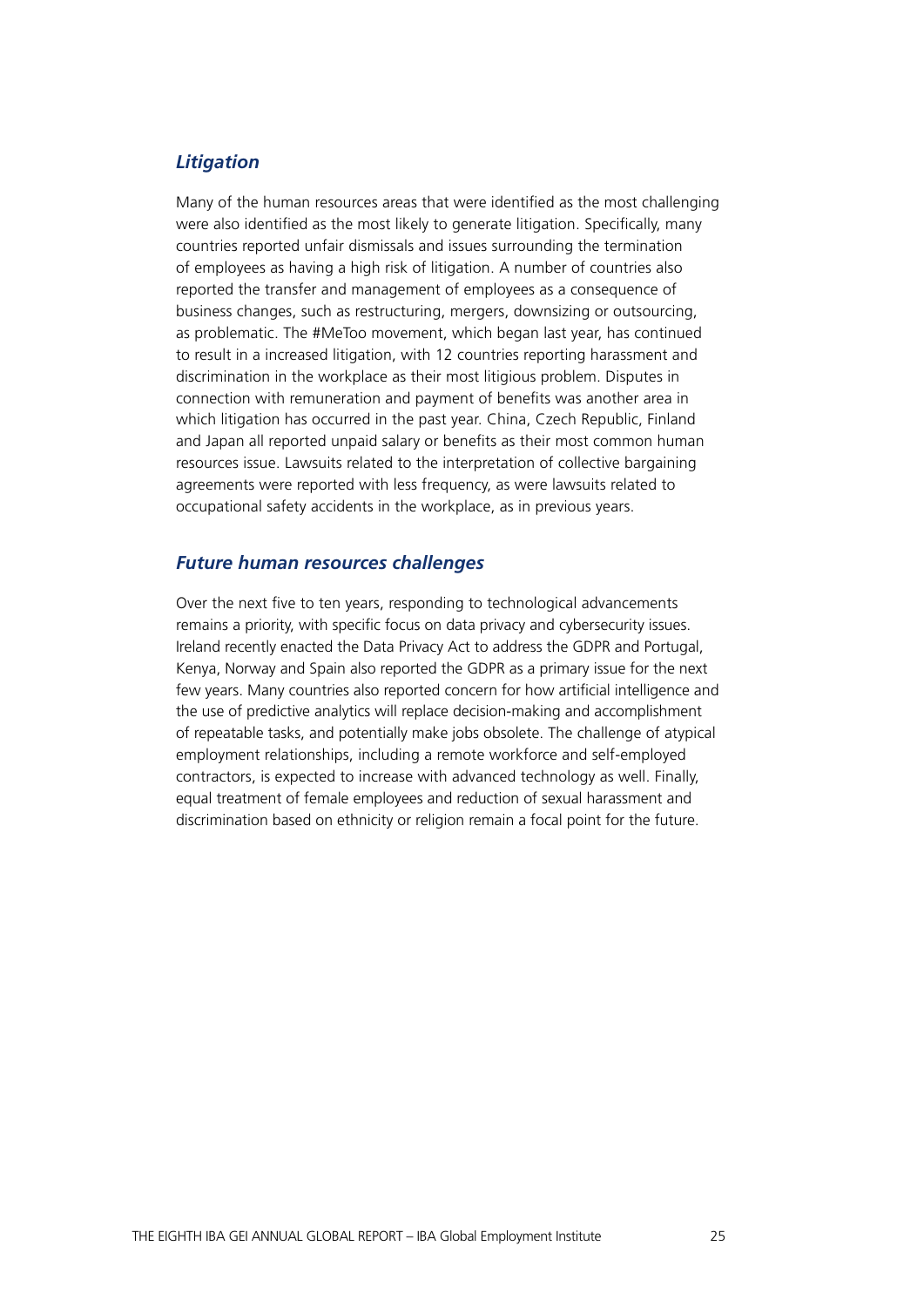# **4. Conclusions**

As in previous years, labour market challenges and gender and diversity issues are key concerns in many countries. In addition, a number of countries continue to grapple with how to manage increasingly common alternative work arrangements and demands for greater flexibility.

# *Labour market*

As in previous GEI annual reports, the vast majority of countries surveyed are experiencing a shortage of highly skilled workers. This labour shortage is the result of a number of factors, including the impact of talent migration, a lack of educational programmes and training and insufficient economic incentives and initiatives. Almost all of countries surveyed are taking action to attract skilled workers, including reducing talent migration, recruiting talent that has left and facilitating the issuance of work visas and permits for skilled workers.

# *Discrimination and diversity*

While several countries reported new anti-discrimination laws, many already had laws in place that prohibit discrimination. However, it appears that in many countries these anti-discrimination laws have not led to a corresponding increase in diversity in the workplace. A number of countries identified efforts to address this gap.

Compared to previous reports, there was greater mention of rules aiming to increase employment opportunities for individuals with disabilities, with certain countries imposing percentage quotas for the employment of such individuals. Gender disparities continue to be a concern for many countries, some of which have focused on increasing the representation of women on corporate boards, with limited success. There have also been developments focused on equal pay for equal work, though current legislation consists primarily of reporting requirements and certifications employers can obtain for meeting certain gender equality standards. With respect to religious diversity, most countries reported that workplace accommodations for religious practices beyond a country's predominant religion are limited, though a few countries reported that employers are required to provide a limited number of days off for non-nationally recognised religious holidays.

#### *Alternative work arrangements/demands for greater flexibility*

A number of countries reported proposed or adopted legislation that provides independent contractors and other temporary workers with additional protections, most typically by regulating employer use of these worker classifications or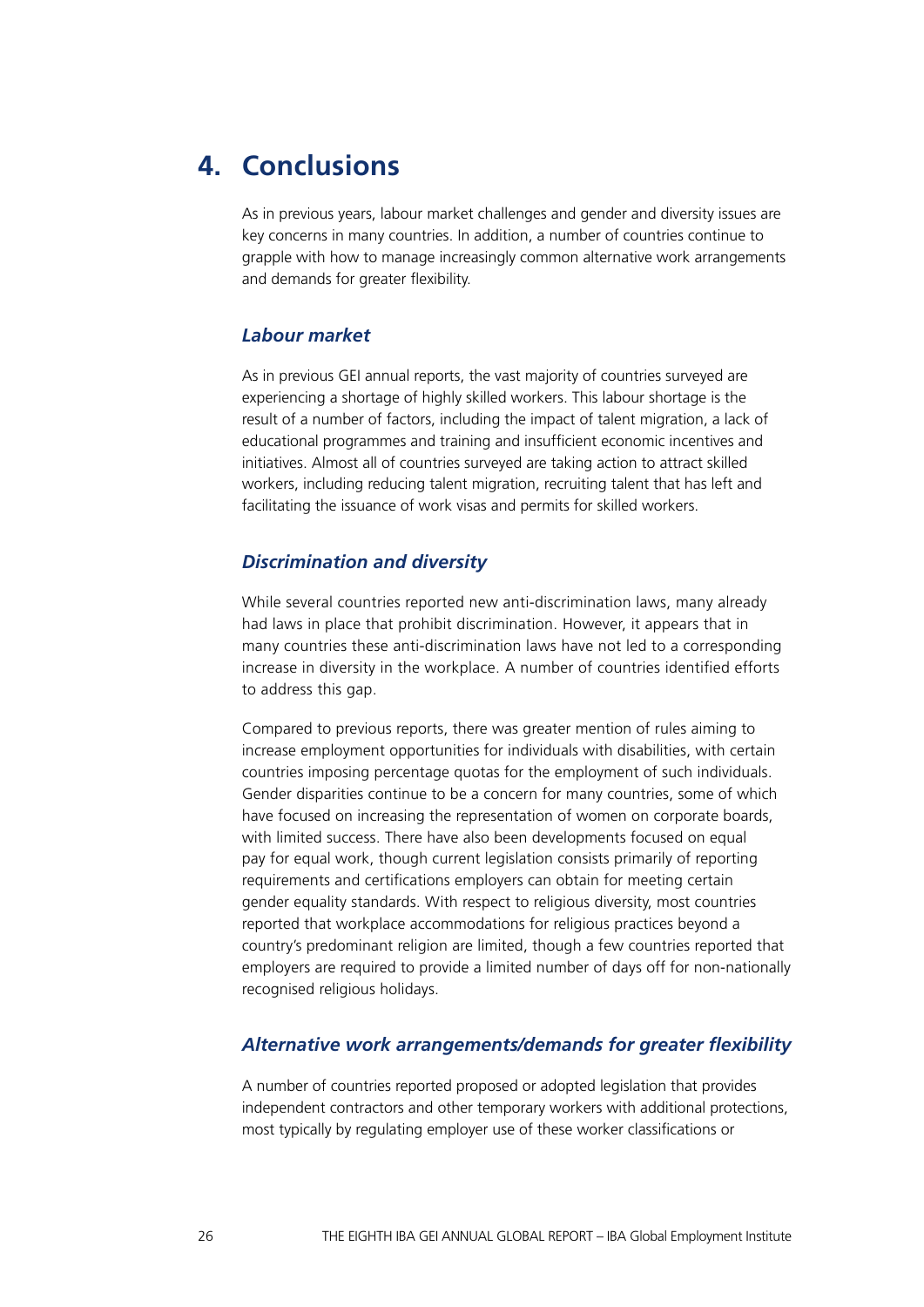protecting such workers' compensation. The explosion of mobile technology platforms and movement towards a gig economy has increased non-traditional work arrangements and in some countries the change is providing pressure for legal intervention and regulation unmet by rigid labour legislation.

Many countries reported increased demand for flexible working arrangements, which has also been challenging within the confines of traditional labour legislation. Employees, particularly those from younger generations, are increasingly looking for the ability to work remotely or have more control over their hours, and employers are struggling to balance predictability with providing greater work–life balance under conditions that will attract young talent. In many cases, employers have been embracing hybrid arrangements under which employees can work remotely part but not all of the time or have flexibility with respect to when some of their work is completed but are still required to work during certain core hours. As in previous years, flexible working arrangements seem to have been largely driven by company policy and cultural norms rather than formal legislation.

# *Other notable trends*

• *Recent political and social developments* While certain political and social developments, including the presidency of Donald Trump, Brexit, the #MeToo movement and the right to disconnect have generated significant discussion across the globe, few countries have seen notable government or legal action as a result.

#### • *Family-friendly policies*

A substantial number of countries reported increases in the length of paternity leave or expansions of maternity leave to gender-neutral leave. In addition, compared to previous years, more countries reported that companies have been willing to provide maternity and/or paternity benefits over and above those that are legally required.

• *Data privacy and cybersecurity*

While most countries continue to focus on implementing the GDPR and country-specific data privacy rules, privacy as it relates to the use of social media was also a hot topic. Many countries also reported legal developments intended to address cybersecurity incidents and data breaches.

• *Absenteeism due to stress and mental health issues* Absenteeism due to stress and mental health problems continues to be a concern in many countries. These issues are more often addressed at the employer versus the government level, although courts and other regulatory bodies in some countries are beginning to treat these issues as occupational diseases that deserve special protection.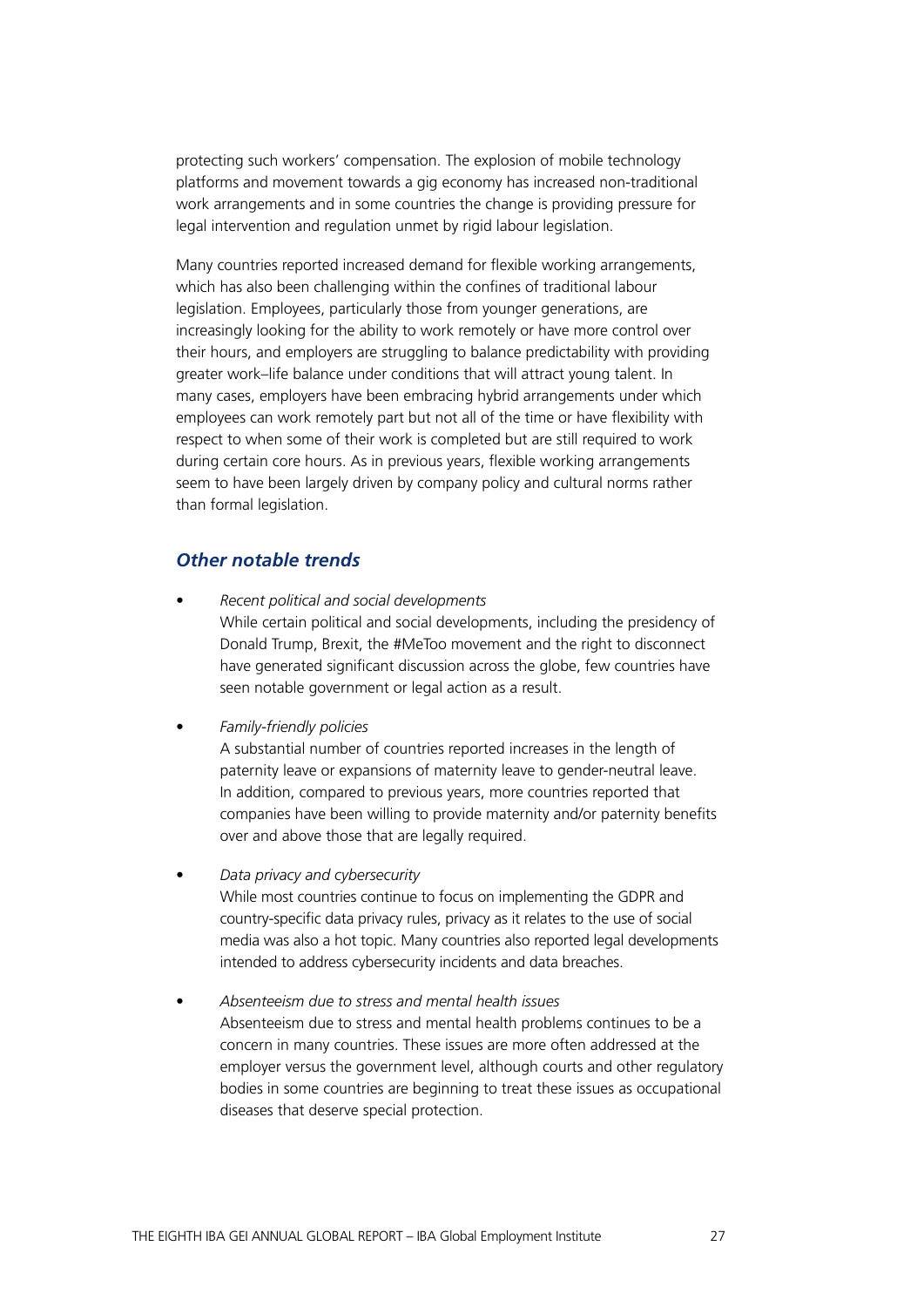# • *Corruption and whistleblowing*

A number of countries adopted new whistleblowing and anti-corruption legislation, much of it aimed at expanding and enhancing protection and/or sanctions under existing law.

# • *Unions, collective bargaining and industrial action* There has been a fair amount of strike activity over the past year, most commonly in the medical, law enforcement, education and transport fields. In addition, several countries adopted laws to govern the collective bargaining process.

• *Disputes and litigation*

The most commonly reported human resources disputes – and the most frequently litigated – have continued to be unfair dismissals and issues surrounding the termination of employees.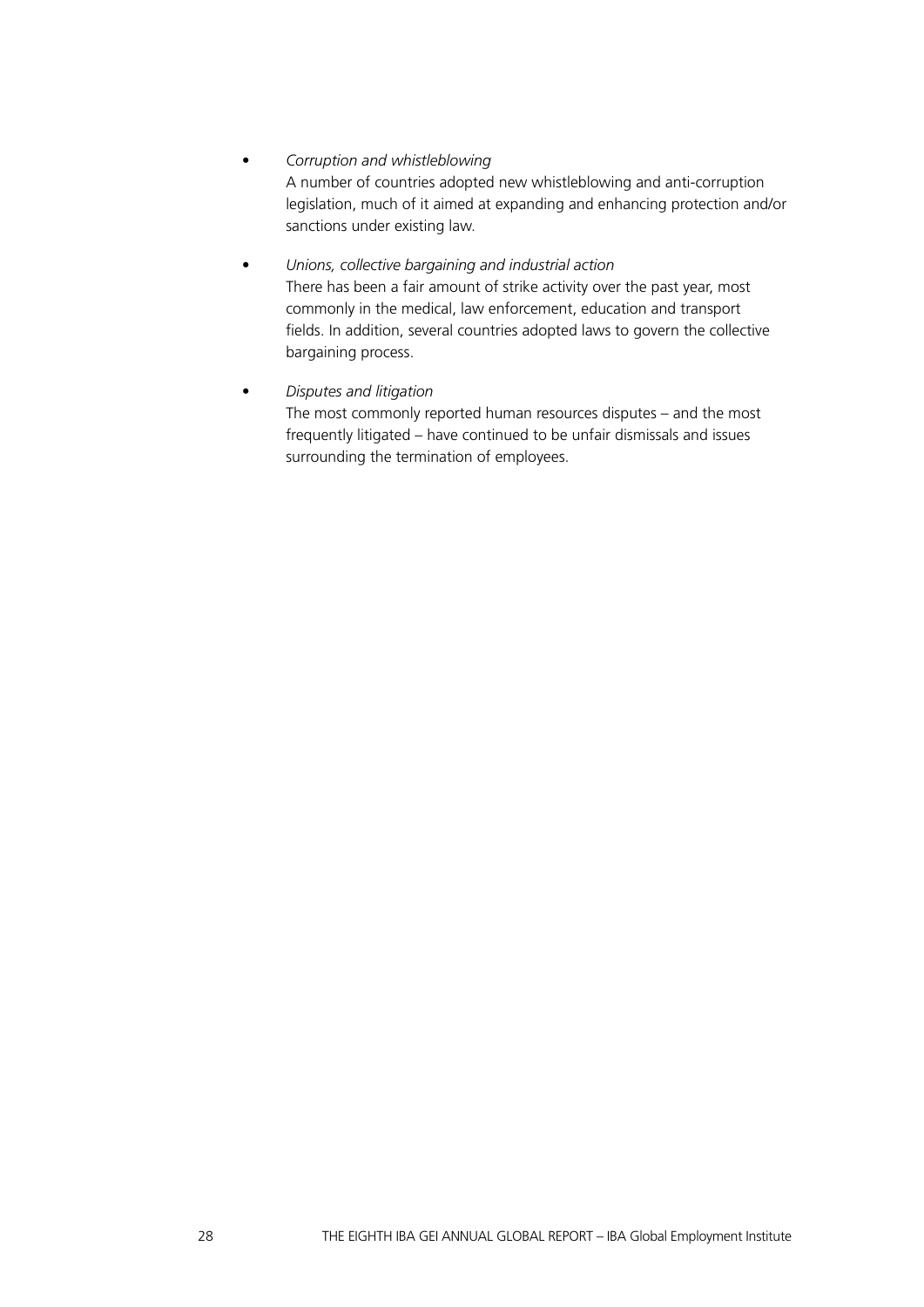# **5. About the IBA and GEI**

The International Bar Association Global Employment Institute was established in 2010. Its primary purpose is to develop a global and strategic approach to the main issues in the human resources and human capital fields for multinationals and worldwide institutions.

The Executive Council Officers of the IBA GEI are:

- Co-Chair: Dirk Jan Rutgers
- Co-Chair: Anders Etgen Reitz
- Vice-Chair for Institutions: Ignacio Funes de Rioja
- Vice-Chair for Multinationals: Gerlind Wisskirchen
- Vice-Chair for Knowledge Management: Johan Lubbe
- Vice-Chair for Publications: Jelle Kroes
- Vice-Chair for Communications: Antony Hyams-Parish
- Vice-Chair for New Members: Oscar de la Vega
- Treasurer: Gunther Mävers
- Council Members:
	- 1. Donald Dowling
	- 2. Regina Glaser
	- 3. Todd Solomon
	- 4. Peter Talibart
	- 5. Philip Berkowitz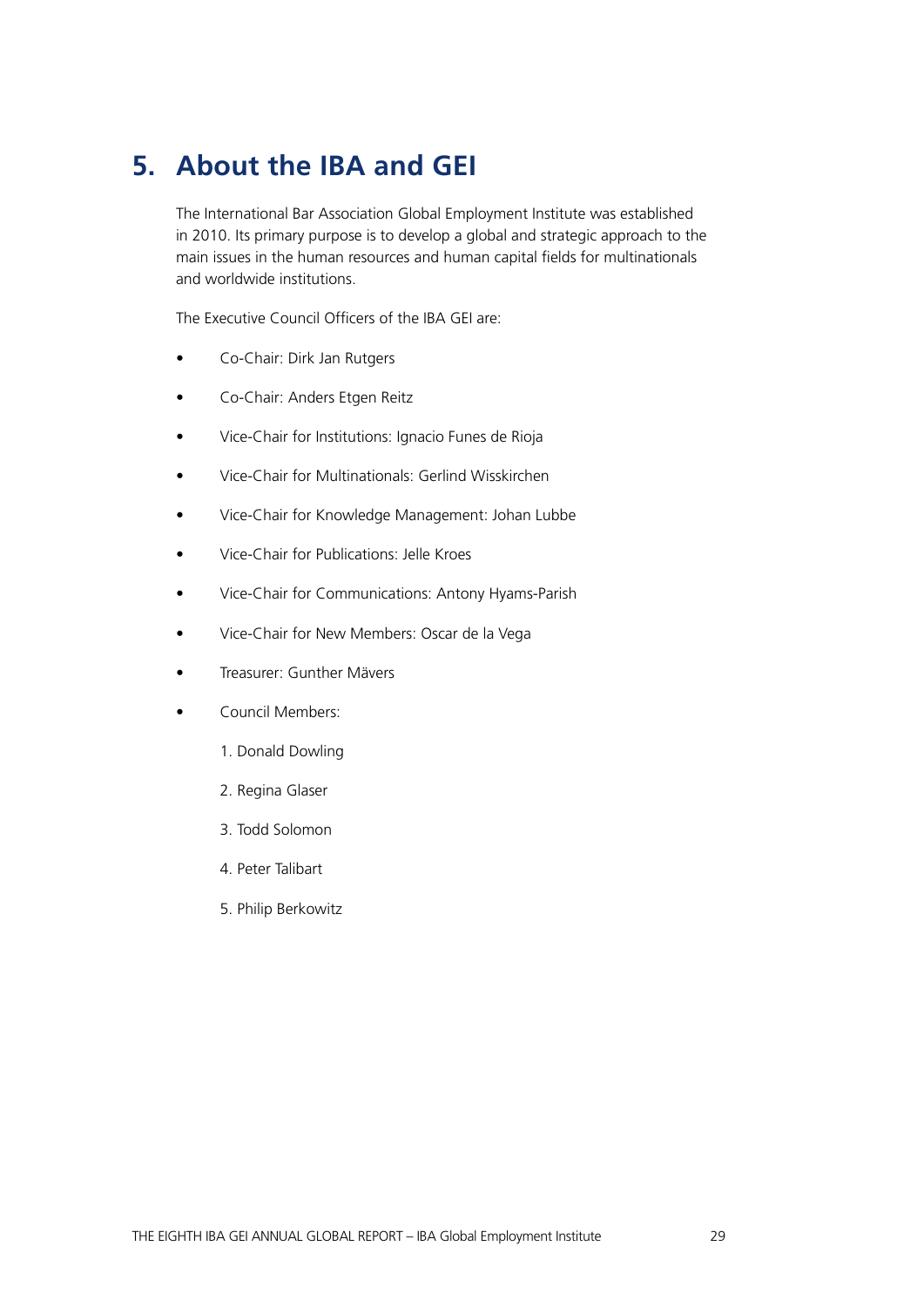# **Schedule 1: Countries and lawyers**

#### **Albania**

Jonida Melani Braja (Wolf Theiss) – Employment law

#### **Argentina**

Juan Javier Negri (Negri & Pueyrredon Abogados) – Employment and immigration law

#### **Australia**

Adrian Morris and Hannah Martin (Ashurst) – Employment and immigration law

#### **Belgium**

Chris Van Olmen & Gautier Busschaert (Van Olmen & Wynant) – Employment law

#### **Bulgaria**

Youliana Naoumova (Djingov, Gouginski, Kyutchukov & Velichkov) – Employment and immigration law

## **Canada**

Patrick Benaroche and Charif El-Khouri (Stikeman Elliott) – Employment and immigration law

# **Chile**

Oscar Aitken (Carey) – Employment and immigration law

# **China**

Annie Li and Jane Dong (Chen & Co) – Employment and immigration law

# **Colombia**

Lorena Arámbula (Dentons Cardenas & Cardenas) – Employment and immigration law

#### **Cyprus**

Andreas Thoma (Deloitte) – Employment and immigration law

#### **Czech Republic**

Andrea Krásná (Baroch Sobota) – Employment and immigration law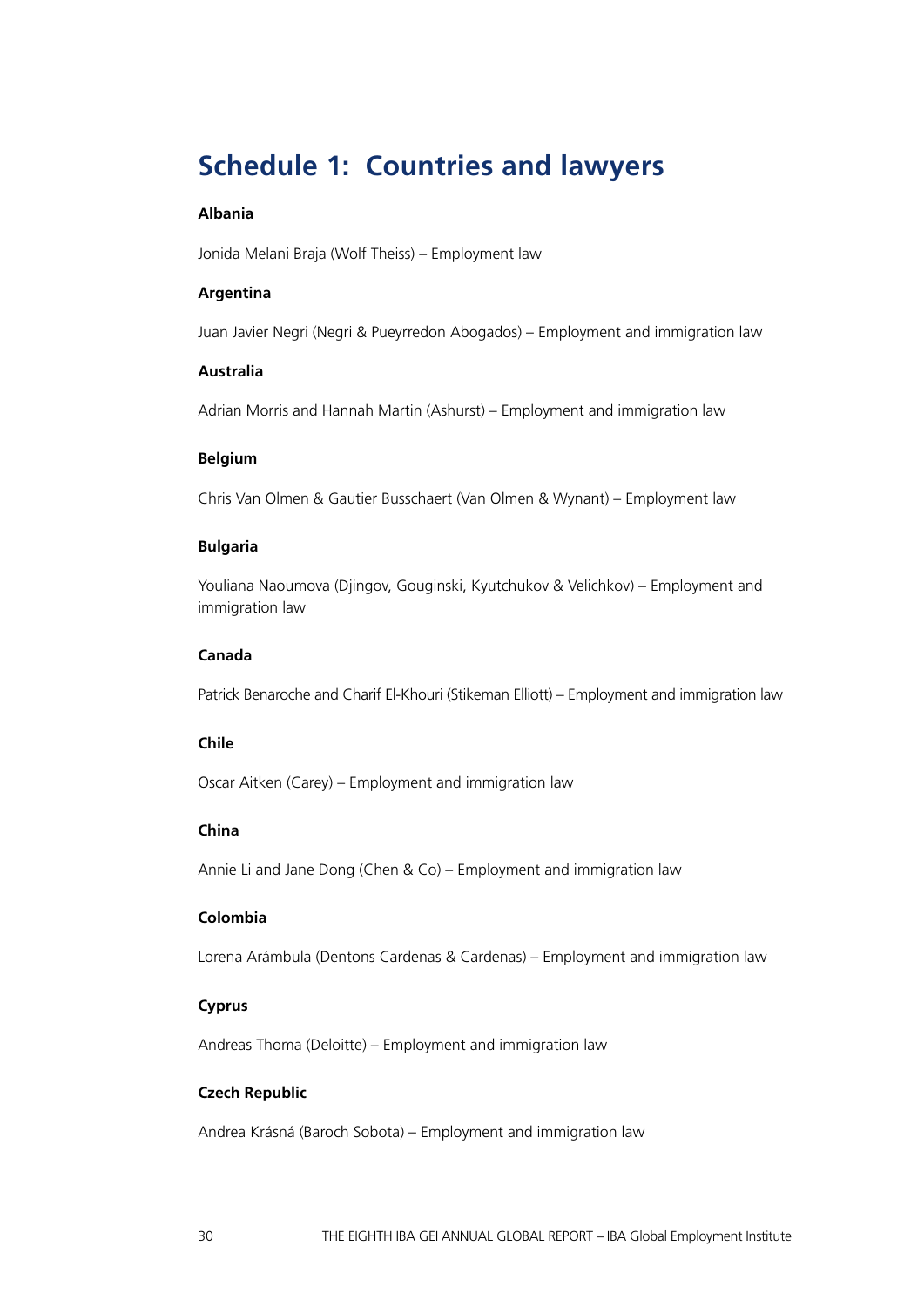#### **Denmark**

Anders Etgen Reitz (IUNO) – Employment and immigration law

## **Estonia**

Karina Paatsi and Heili Haabu (COBALT) – Employment and immigration law

# **Finland**

Jani Syrjänen (Borenius) – Employment and immigration law

#### **France**

Caroline André-Hesse (Ayache Salama) – Employment law

#### **Germany**

Michael Magotsch (BCLP) – Employment law

#### **Hungary**

Hedi Bozsonyik (Szecskay) – Employment and immigration law

#### **India**

Vikram Shroff & Archita Mohapatra (Nishith Desai) – Employment and immigration law

# **Ireland**

Duncan Inverarity (A&L Goodbody) – Employment and immigration law

#### **Israel**

Tsvi Kan-Tor and Rinatya Cohen (Kan-Tor & Acco) – Employment and immigration law

#### **Italy**

Marco Mazzeschi (Mazzeschi Srl) – Immigration law

Angelo Zambelli (Grimaldi) – Employment law

#### **Japan**

Masako Banno (Okuno) – Employment and immigration law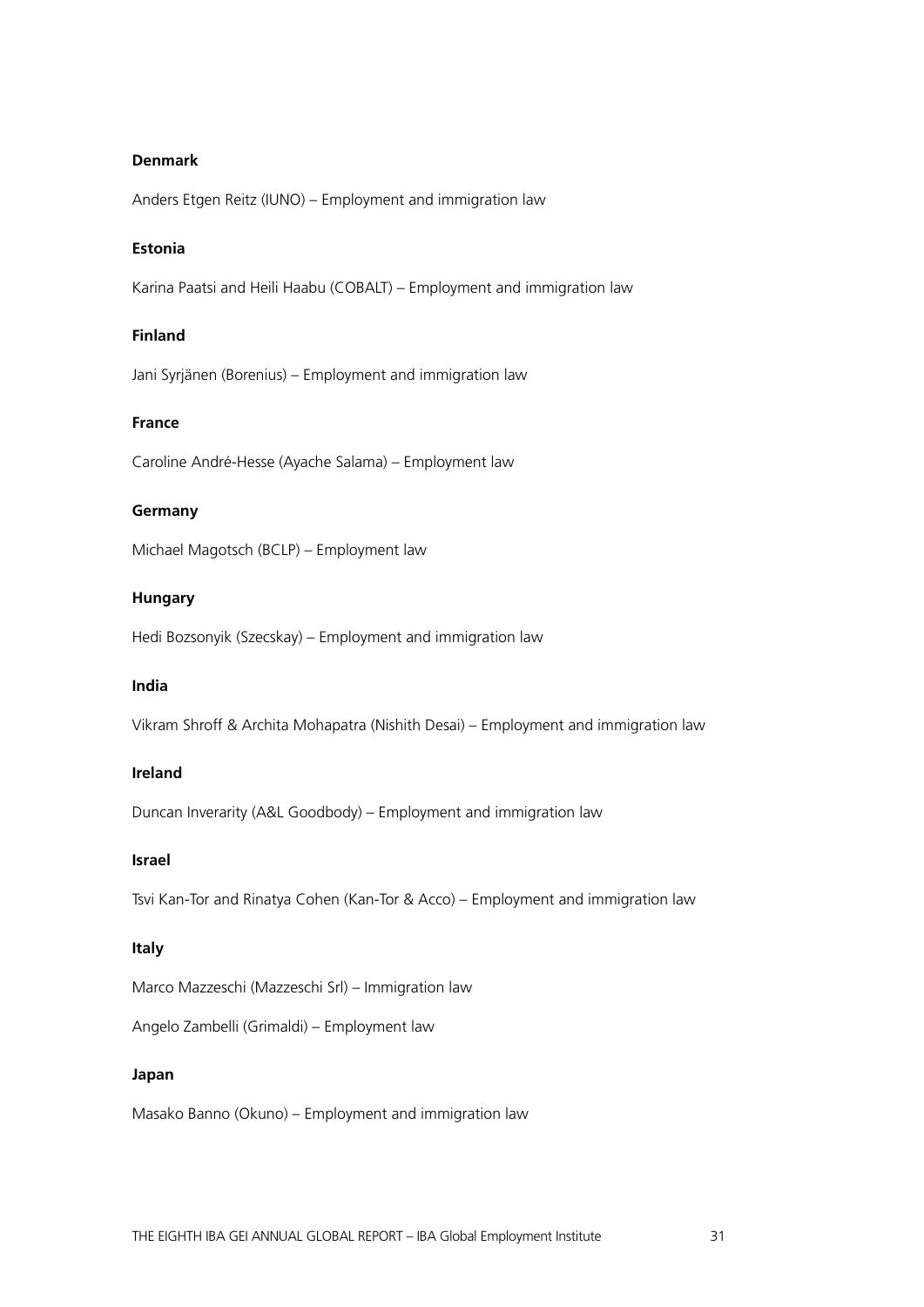#### **Kenya**

Sean Omondi (Bowmans) – Employment and immigration law

#### **Latvia**

Sintija Radionova (Primus) – Employment and immigration law

#### **Lithuania**

Robert Juodka (Primus) – Employment and immigration law

#### **Malaysia**

Vijayan Venugopal (Shearn Delamore & Co) – Employment and immigration law

#### **Mexico**

Francisco J Peniche Beguerisse and Julio Rodrigo Alvarez Ortega (Creel) – Employment and immigration law

#### **Netherlands**

Martin Beijneveld (Adriaanse van der Weel) – Employment law

# **New Zealand**

Carl Blake (Simpson Grierson) – Employment and immigration law

#### **Nigeria**

Kunle Obebe (Bloomfield) – Employment and immigration law

#### **Norway**

Stein Kimsås-Otterbech (Thommessen) – Employment and immigration law

# **Peru**

Mario Pasco Lizárraga and Iván Blume (Rodrigo, Elias & Medrano) – Employment and immigration law

# **Poland**

Tomasz Rogala (Raczkowski Paruch) – Employment and immigration law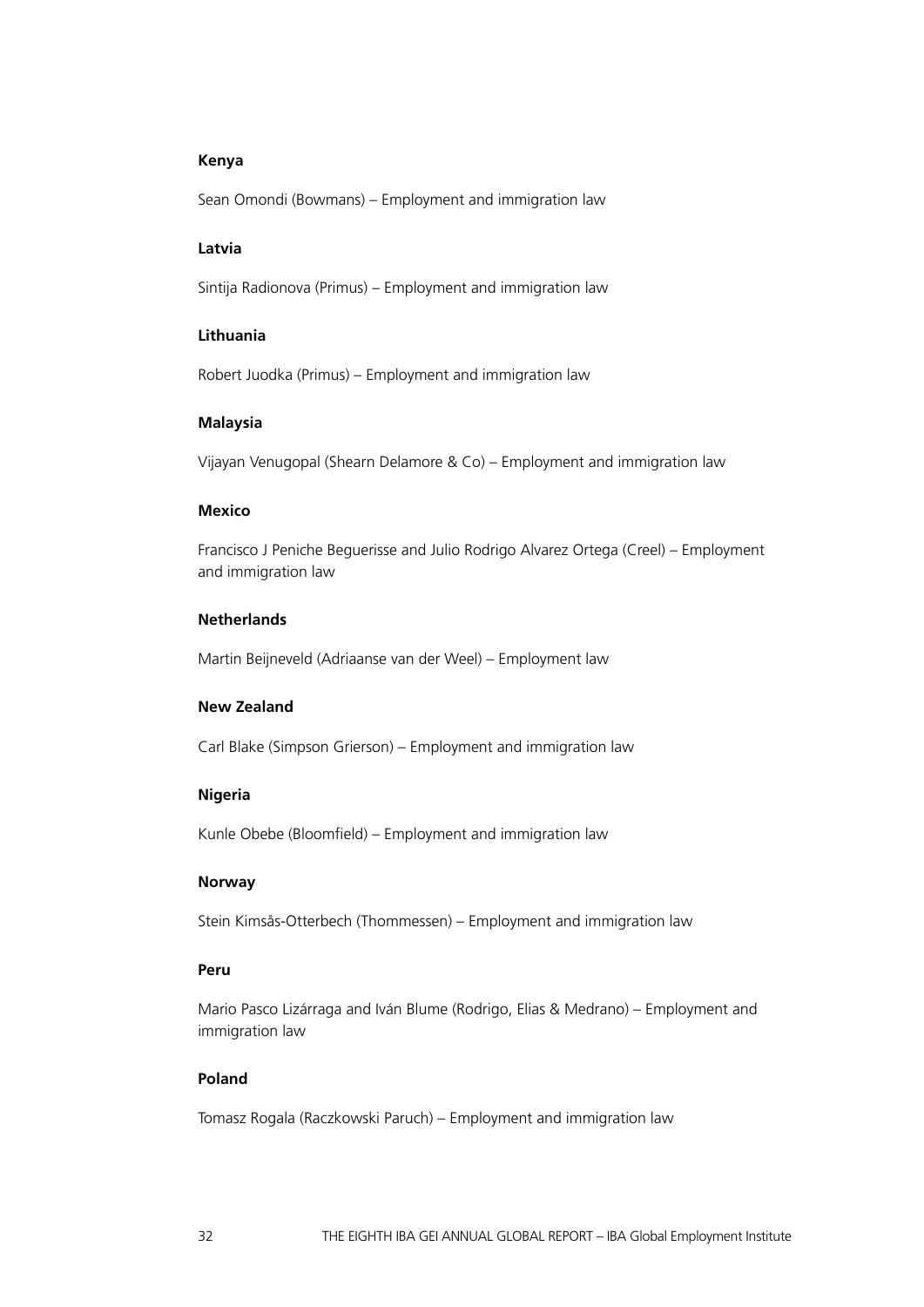#### **Portugal**

Sofia Costa Lobo and Susana Afonso (CMS Portugal) – Employment and immigration law

#### **Romania**

Ileana Glodeanu (Wolf Theiss) – Employment and immigration law

#### **Russia**

Irina Anyukhina and Maria Gnutova (ALRUD) – Employment law

#### **Serbia**

Milena Papac (Karanovic & Partners) – Employment and immigration law

#### **Singapore**

Jenny Tsin (WongPartnership) – Employment and immigration law

#### **South Africa**

Irvin Lawrence and Dash Pather (ENSafrica) – Employment and immigration law

#### **South Korea**

Thomas Pinansky (Barun Law) – Employment and immigration law

#### **Spain**

Diana Rodríguez Redondo (Ashurst) – Employment and immigration law

#### **Sweden**

Jonas Lindblad (VINGE) – Employment and immigration law

#### **Switzerland**

Ueli Sommer (Walder Wyss) – Employment and immigration law

#### **Taiwan**

Christine Chen (Winkler Partners) – Employment and immigration law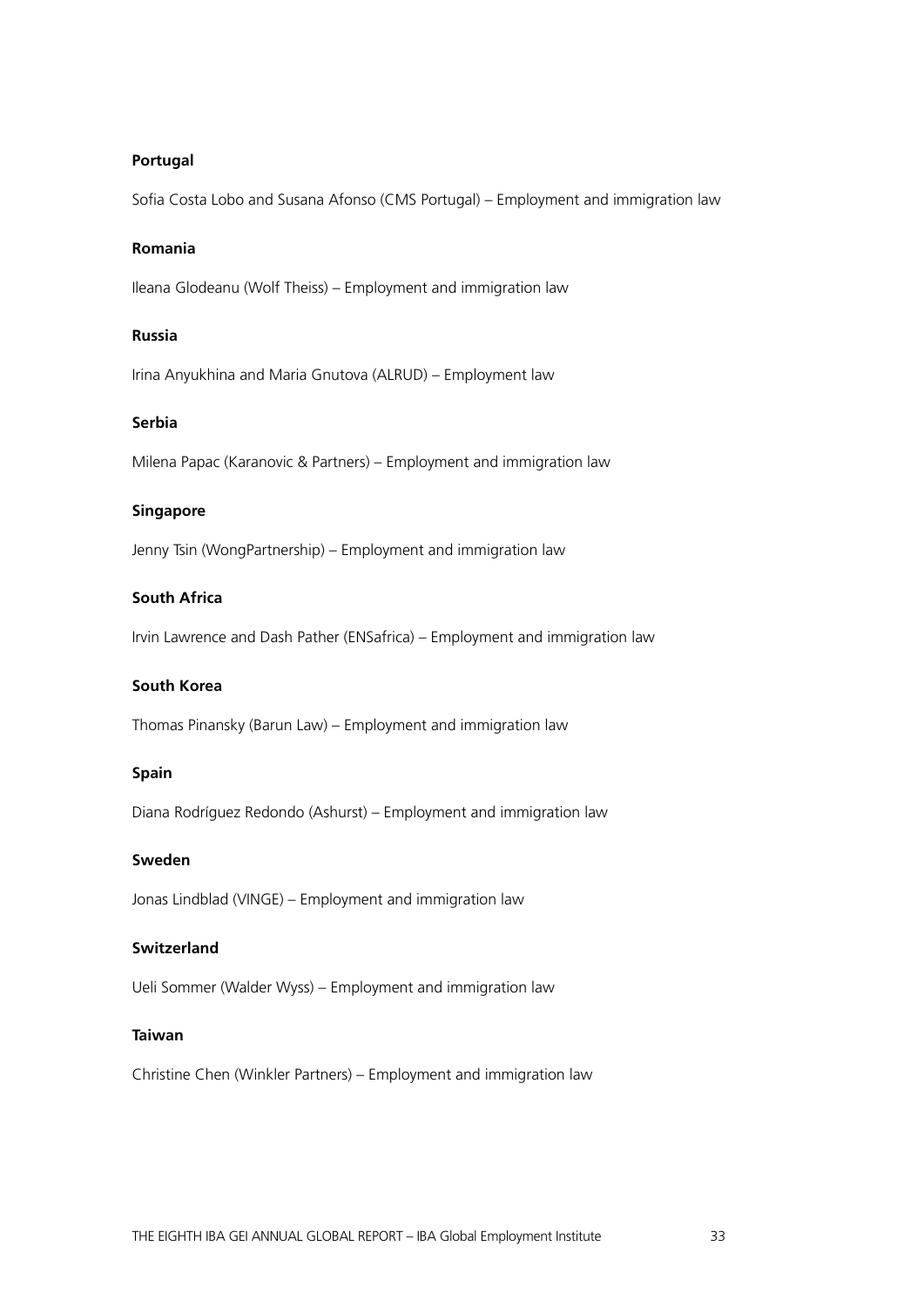# **Turkey**

Maria Celebi, Batuhan Sahmay and Özlem Özdemir (Bener Law Office) – Employment and immigration law

# **United Arab Emirates**

Rebecca Ford (Clyde & Co) – Employment and immigration law

#### **United Kingdom**

Paul McGrath and Chris Lynn (McDermott Will & Emery) – Employment and immigration law

#### **United States**

Dan Doran (McDermott Will & Emery) – Employment and immigration law

#### **Ukraine**

Oksana Voynarovska (Vasil Kisil) – Employment and immigration law

#### **Venezuela**

John Tucker (LEĜA Abogados) – Employment and immigration law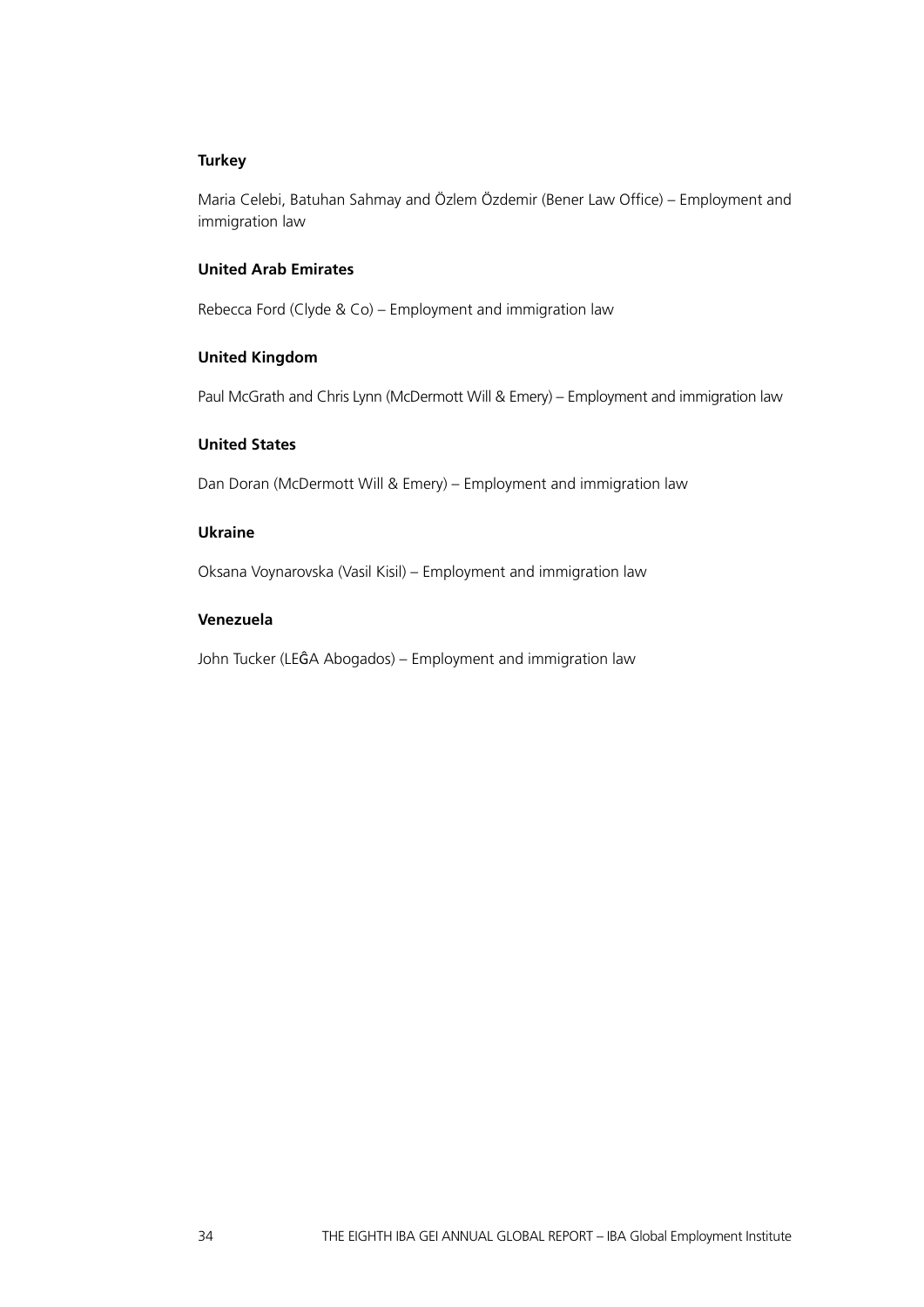# **Schedule 2: Questionnaire**

# **Eighth Annual Global Report Questionnaire for Country Representatives and Multinational Employer Members**

#### Instructions:

Please briefly respond to each question. Where relevant, please describe any differences between legal rules and employee/employer practices ie, when employees/employers are not following legal rules in practice, or when employees/employers are adopting practices beyond current legal requirements.

#### **I. Attracting talent**

- A. Responding to talent shortages
- 1. Is there a skills shortage in your country and what are its causes? How is your government responding? Is your country's immigration policy becoming more relaxed in response, more protectionist, or not changing at all?
- 2. What changes have there been to the immigration laws of your country relating to the recruitment of foreign nationals of all skill levels?
- 3. What changes have there been concerning the right of foreign nationals employed in your country to obtain permanent residence?
- 4. Have there been any changes to the working rights and/or rights to benefits of the families of foreign nationals employed in your country?
- 5. Have there been any changes in your country regarding short-term assignments for business visitors, eg, limits on the amount of time someone visiting your country on business can stay?
- 6. Is your country a common destination for foreign populations seeking refugee status? If so, explain whether your country is encouraging the integration of refugees into society and the workforce.
- 7. Have there been changes to the laws of your country relating to the establishment of a branch or subsidiary of a foreign company? Please explain the relevance, if any, of permanent establishment for tax purposes.
- 8. Are companies in your country moving to other locations to gain access to new labour markets? If so, in which sectors of the economy is outsourcing most prevalent?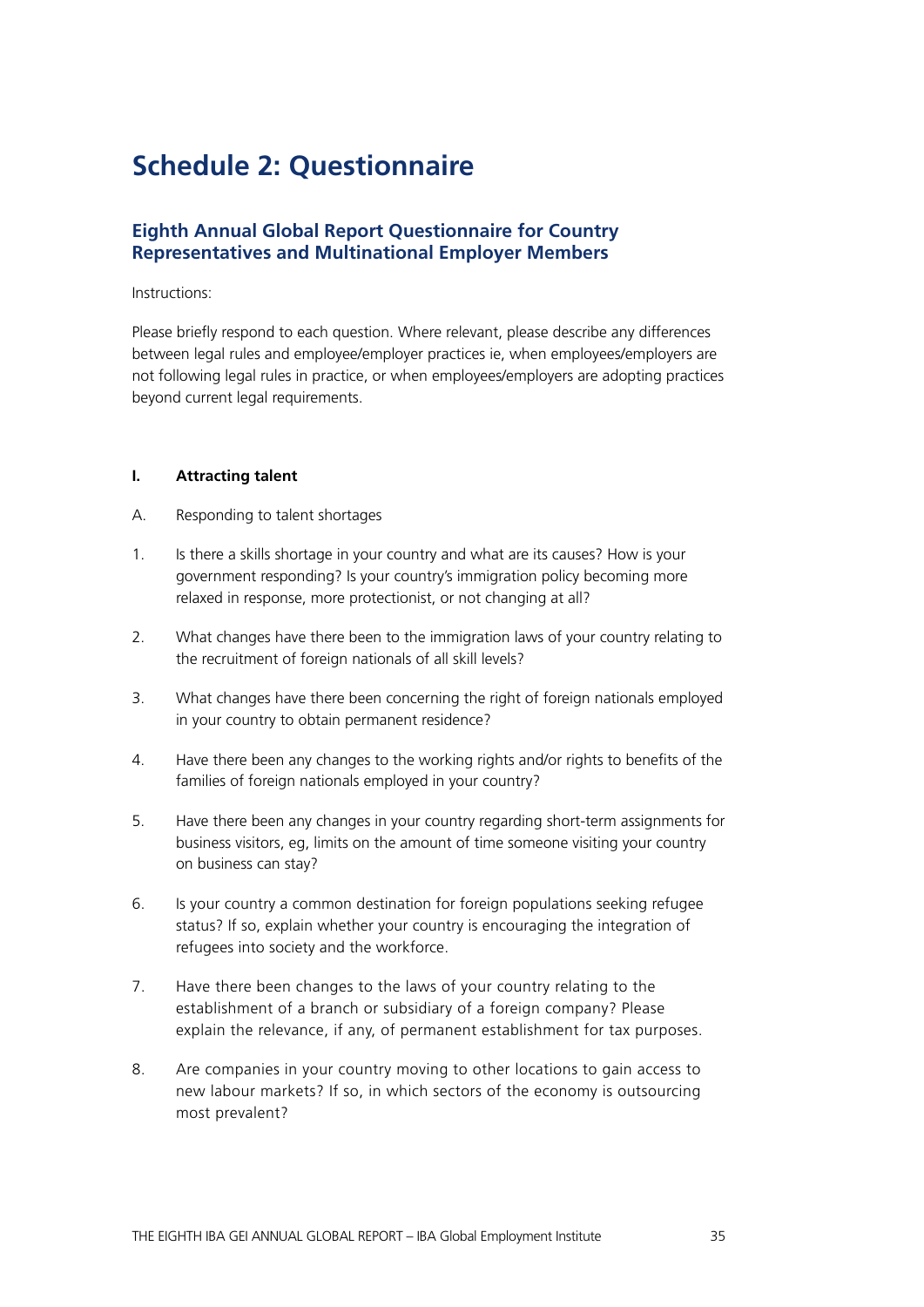- B. Post-merger integration challenges
- 1. Have there been any significant developments or changes in human resources law and practice in your country relating to post-merger integration, including crossborder cultural changes? Are companies spending more money on job and cultural training programmes for employees?

# **II. The work environment**

- A. Work–life balance
- 1. What changes have there been in your country's laws that are intended to have an impact on flexible working practices, including remote working? Are employers applying flexible working practices to a greater degree?
- 2. What types of flexible working arrangements are most common in your country?
- 3. Have there been any changes in legal rules or corporate practices regarding the 'right to disconnect' from work ie, certain hours or days when an employee is not obligated to monitor or respond to work communications?
- 4. Have there been any changes or developments relating to atypical working practices, including the emergence of zero-hour contracts, the extension of agency working, or the engagement of temporary workers? Please briefly explain any social, economic and workplace consequences.
- 5. Have there been any significant changes in the rules relating to maternity, paternity, or dependents? Are employers receptive to paying enhanced benefits over and above their legal obligations?
- 6. Has there been an increase in employee absenteeism due to stress and other mental health problems? If so, how have your government and other employers responded to such challenges?
- B. Collective bargaining
- 1. What changes have there been in relation to collective bargaining, freedom of association, strikes, or other industrial action? To what extent has the erosion of union power encouraged the emergence of new forms of union activity, such as publicity campaigns against multinationals, the targeting of particular departments within organisations, liaising between unions nationally and internationally and with non-governmental organisations? Have there been any significant strikes in the public or private sectors?
- 2. What changes have there been in your country's laws that could materially affect the rights of employees: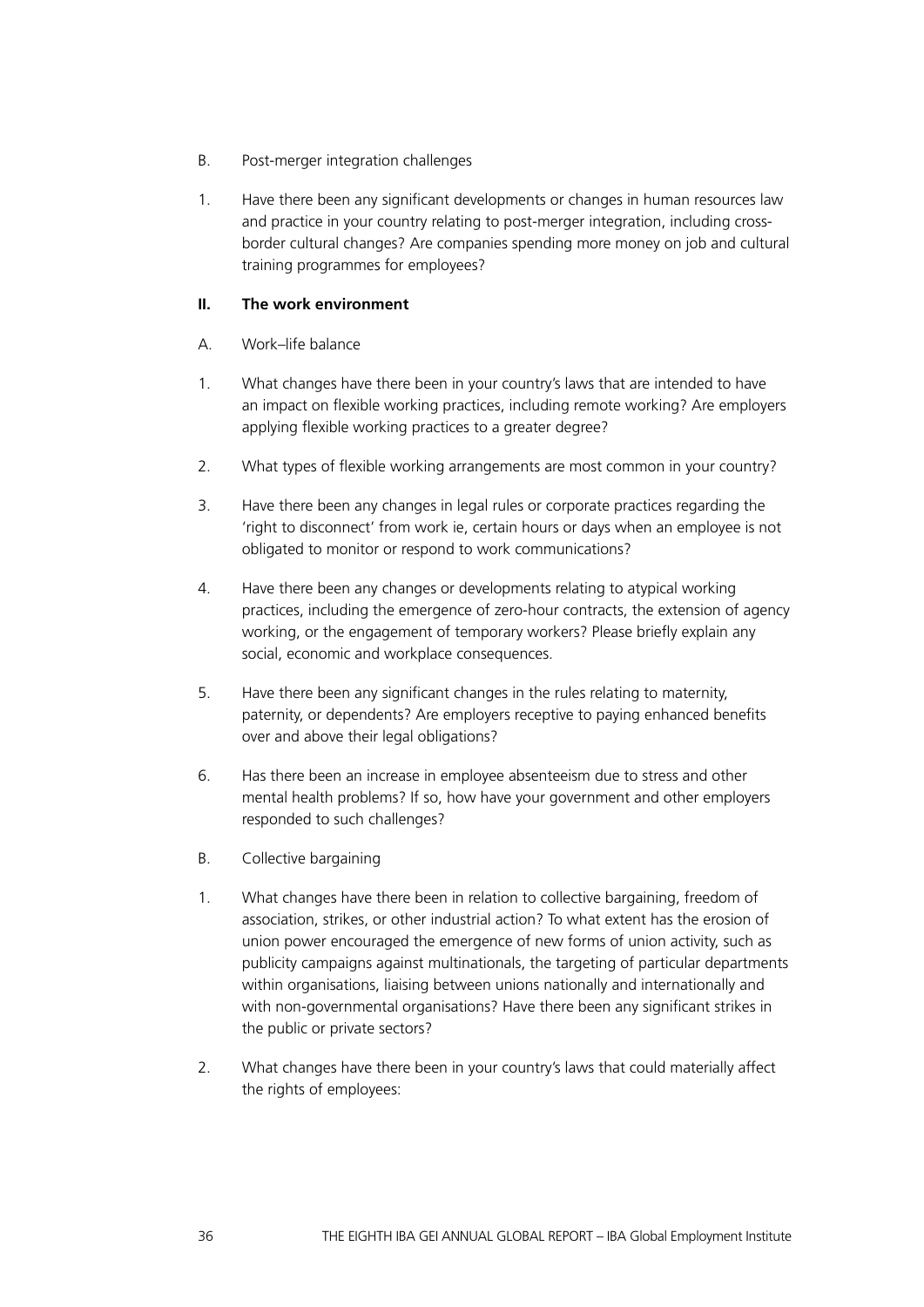- a) Before, during, or after a business reorganisation, merger, or acquisition?
- b) To employee participation or involvement in works councils, collective agreements, or other consultative bodies?
- c) With respect to employee strikes?
- C. Remuneration
- 1. What changes have there been to the laws in your country that regulate executive remuneration, and are any new laws anticipated in relation to banking reform and executive accountability?
- 2. What changes have there been in your country with regard to gender equality in remuneration, including any proposed or adopted legislation regarding the gender pay gap and the reporting of gender pay disparities?
- D. Corruption and whistleblowing
- 1. Have there been any changes in your country in the restrictions on corruption and bribery in the workplace, including the relevance and effectiveness of new whistleblowing procedures?
- 2. Have there been any significant developments or changes in human resources law and practice in your country relating to cross-border investigations, including confidentiality and legal privilege?
- E. Privacy and human rights
- 1. What changes have there been in the laws or workplace practices relating to privacy, surveillance, data protection, social media, and human rights, such as the protection of family and home life and freedom of expression? Have there been any significant cases involving these issues?
- 2. To what extent have international labour standards emerged as an issue, for example, campaigns by unions and non-governmental organisations requiring multinationals to adopt human rights and corporate governance standards, such as the UN Global Compact or within international framework agreements?
- F. Discrimination
- 1. What changes have there been in your country's laws on discrimination in the workplace by reason of gender, sexual orientation, age, race, nationality, ethnic origin, ideology, religious belief, or disability?
- 2. Do employers in your country provide training to their employees about workplace discrimination laws? Do employers generally comply with anti-discrimination laws?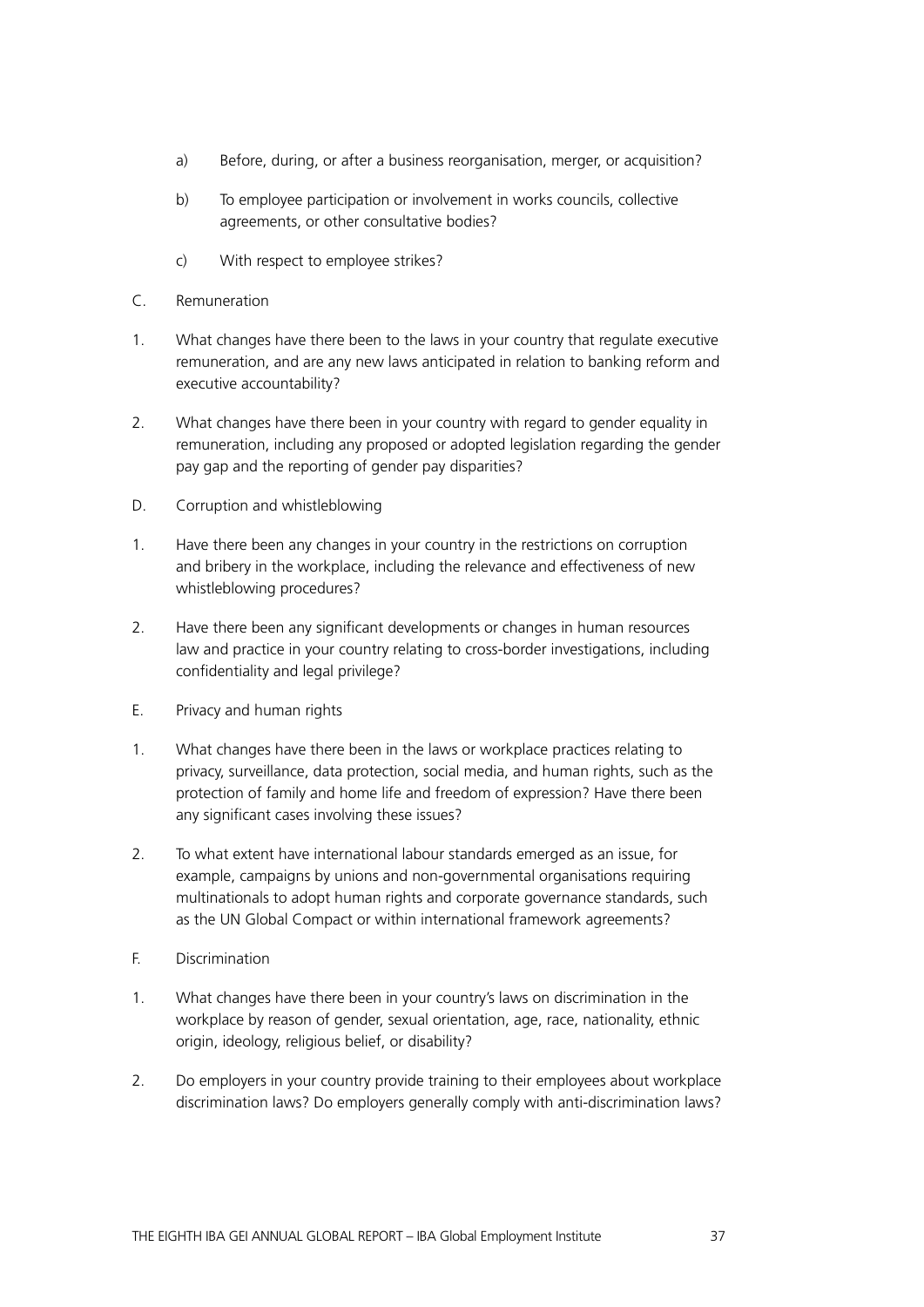- G. Diversity
- 1. To what extent are employers embracing diversity and equality of opportunity in the workplace either voluntarily or in response to legal requirements?
- 2. To what extent do employers in your country make accommodations for religious practices or beliefs?
- 3. Have there been any significant developments or changes in human resources law and practice in your country relating to the imposition of government quotas or targets for gender parity, including board membership?
- H. Code of conduct/behaviour in the workplace
- 1. Have there been any changes in your country's laws following the #MeToo debate?
- 2. Do you see a change in workplace policies/codes of conduct with regard to romantic relationships between employees?
- I. Technology/artificial intelligence
- 1. Has there been an increase in employer reliance on artificial intelligence in your country? How has any increase in the use of artificial intelligence been perceived by employees and employers? In which areas/industries of your country have artificial intelligence tools resulted in a loss of jobs and/or in the creation of new jobs?
- 2. Have there been any laws adopted in your country related to the use of artificial intelligence?

#### **III. Separation from service**

- A. Termination
- 1. What changes have there been that materially affect the ability of employers to dismiss employees, including redundancy practice? Do employers in your country generally observe procedures or are they ignored?
- 2. Have there been any significant changes in relation to enforcement of restrictive covenants and obligations of confidentiality by employers?
- B. Retirement
- 1. Have there been any changes to the law and practice of retirement, including the ability and practice of employers to impose early retirement? Has there been an increase in age discrimination claims arising out of early retirement, pay protection schemes, or enhanced redundancy payments for older workers?
- 2. Have there been any significant changes in the way employment cases before the courts and tribunals are reported, including any new powers to restrict reporting at the request of the parties?